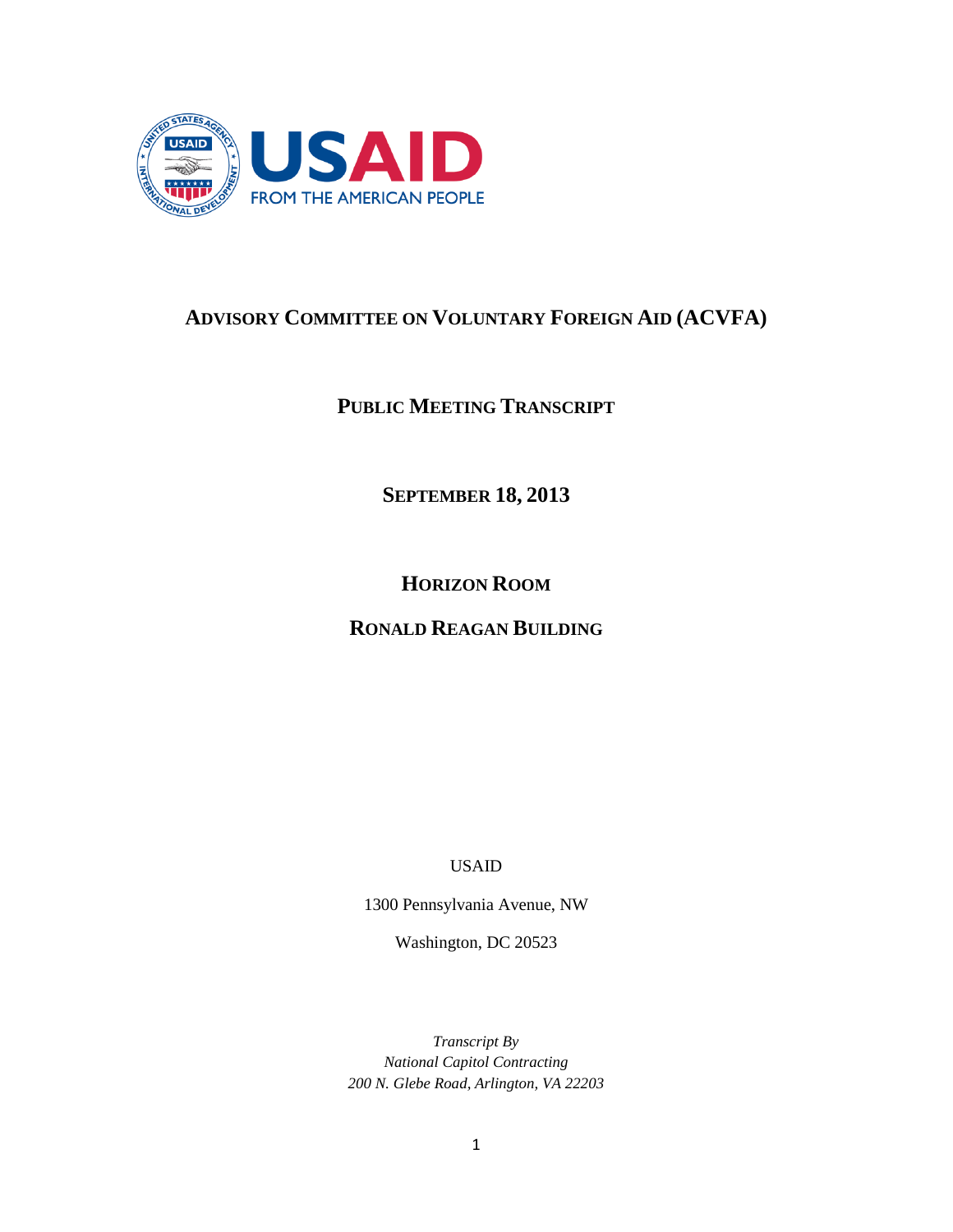**DAVID BECKMANN:** Good afternoon. I'm David Beckmann, the president of Bread for the World, and I want to welcome everybody to this public meeting of the Advisory Committee on Voluntary Foreign Aid, ACVFA. The members of ACVFA join me in thanking all of you for coming to this meeting. We're looking forward to a lively and influential discussion.

The world seems to be coming together around the goal of ending extreme poverty in the next couple of decades. And President Obama has endorsed and is promoting that goal. [laughs] I find this really exciting -- credible and exciting. Part of what makes it credible is what the United States has done over the last few years to reduce world hunger.

In 2008, there was a surge -- it was the financial crisis, but there was also a surge in food prices - - the prices of basic grains like rice. And that led to a huge surge in hunger in the world. And thankfully, the president provided real leadership on that issue. And our government worked with the rest of the world to increase investment in agriculture and nutrition in poor countries.

You know, many -- 10 agencies have been involved in this initiative. It's called "Feed the Future." It's not only what AID is doing. It's a broader U.S. government initiative. And the U.S. has also worked with partners in this country. The NGO community has responded in a very generous way. Businesses have responded. Universities are part of it. And the U.S. then has reached out to the world. In fact, most of the work that's been done has been done by the people and governments of countries that have a lot of hunger. They move fastest and they have done most of the work. But the rest of the G8 has also acted. The World Bank has acted. The U.N. has acted. And it's tremendously encouraging that that surge in world hunger has been reversed. The first millennium goal is to cut extreme poverty and hunger in half by 2015. And we are now on track to cut both extreme poverty and hunger in half by 2015. It's a tremendous success story. And it's been a success because it's been built on partnerships, really since the outset.

ACVFA was set up at the end of the Second World War to foster cooperation between our government and non-governmental entities on international development.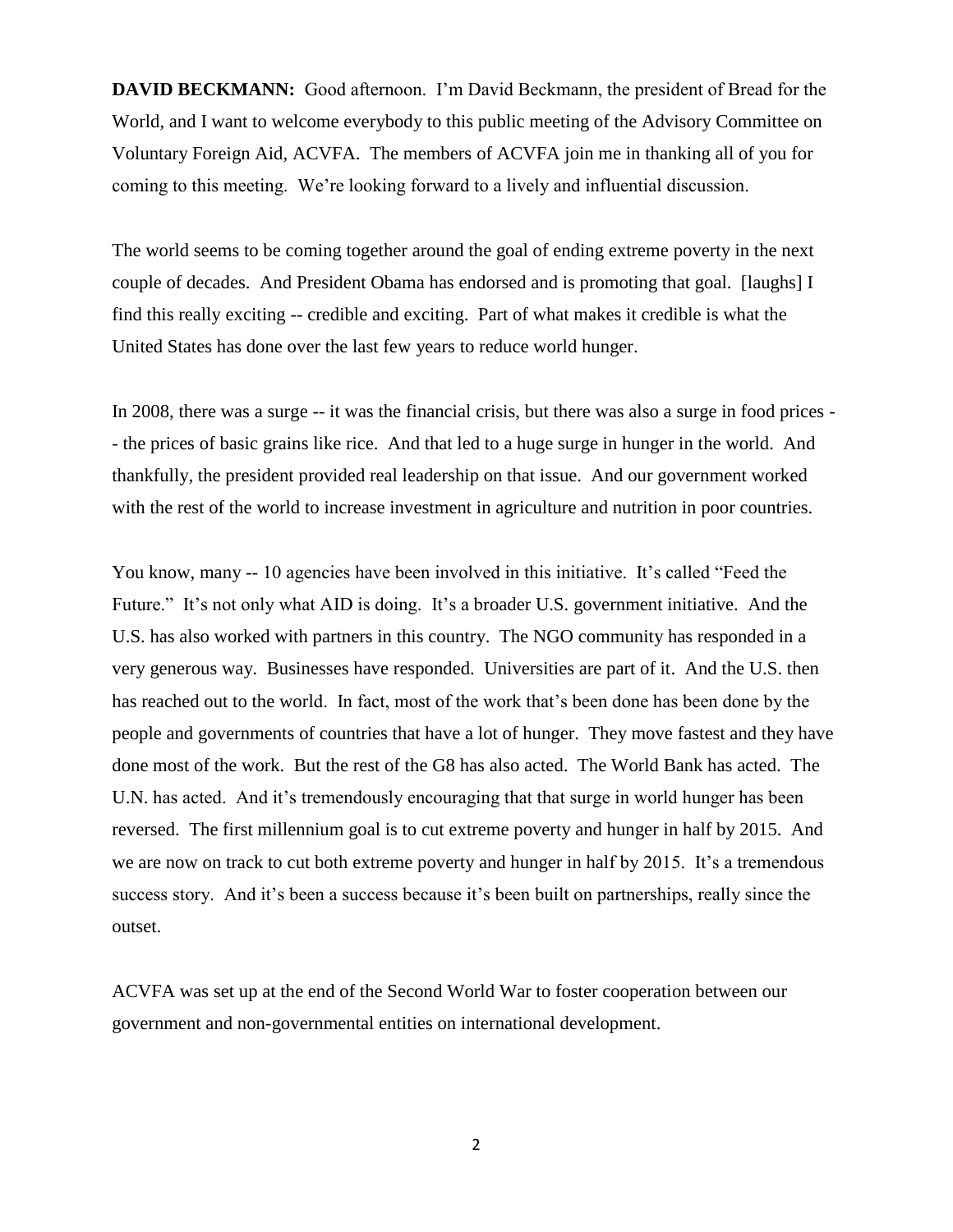Now, development has expanded. It's been a successful enterprise. So now a lot of U.S. government agencies are involved in international development, and myriad non-governmental organizations in our country and around the world are also involved in development. And so the task of ACVFA, of fostering cooperation between the government and non-governmental actors, has grown in difficulty and also in importance.

And so Raj Shah, the administrator of USAID, asked the Advisory Committee on Voluntary Foreign Aid, ACVFA, to help with recommendations toward an action plan, a Feed the Future action plan, that will improve and deepen the engagement of all the government agencies involved in Feed the Future with civil society.

Today we'll be presenting ACVFA's recommendations. They were developed by a working group that I chaired, together with Bruce McNamer, the head of TechnoServe, a really good group of people. And I appreciate the hard work of the civil society people who were part of that working group, and also of the government staff who worked with us. So we'll present our recommendations.

But this is also part of the process. AID on behalf of this whole group of 10 government agencies involved in Feed the Future, is developing an action plan -- a civil society action plan. And they are listening acutely to what you are going to say today about what the government ought to do in terms of its relationship with Civil Society. But one of the things clear to me through this process is it takes two to tango. The government isn't going to do a better job working with Civil Society on these issues unless Civil Society also makes plans to work together better among ourselves and with the government and with other actors.

It's also -- I've been convinced by the process that we've been through, by what we've learned, and by my past experience, that if we all work together -- we can't always agree -- but if we all work together, we're going to be more effective in contributing to the reduction of hunger, poverty, and malnutrition in the world.

Now I'd like to invite the Administrator of AID to say some opening remarks. I just first want to say how grateful we are, how lucky we are, that Raj Shah is the Administrator of AID. He has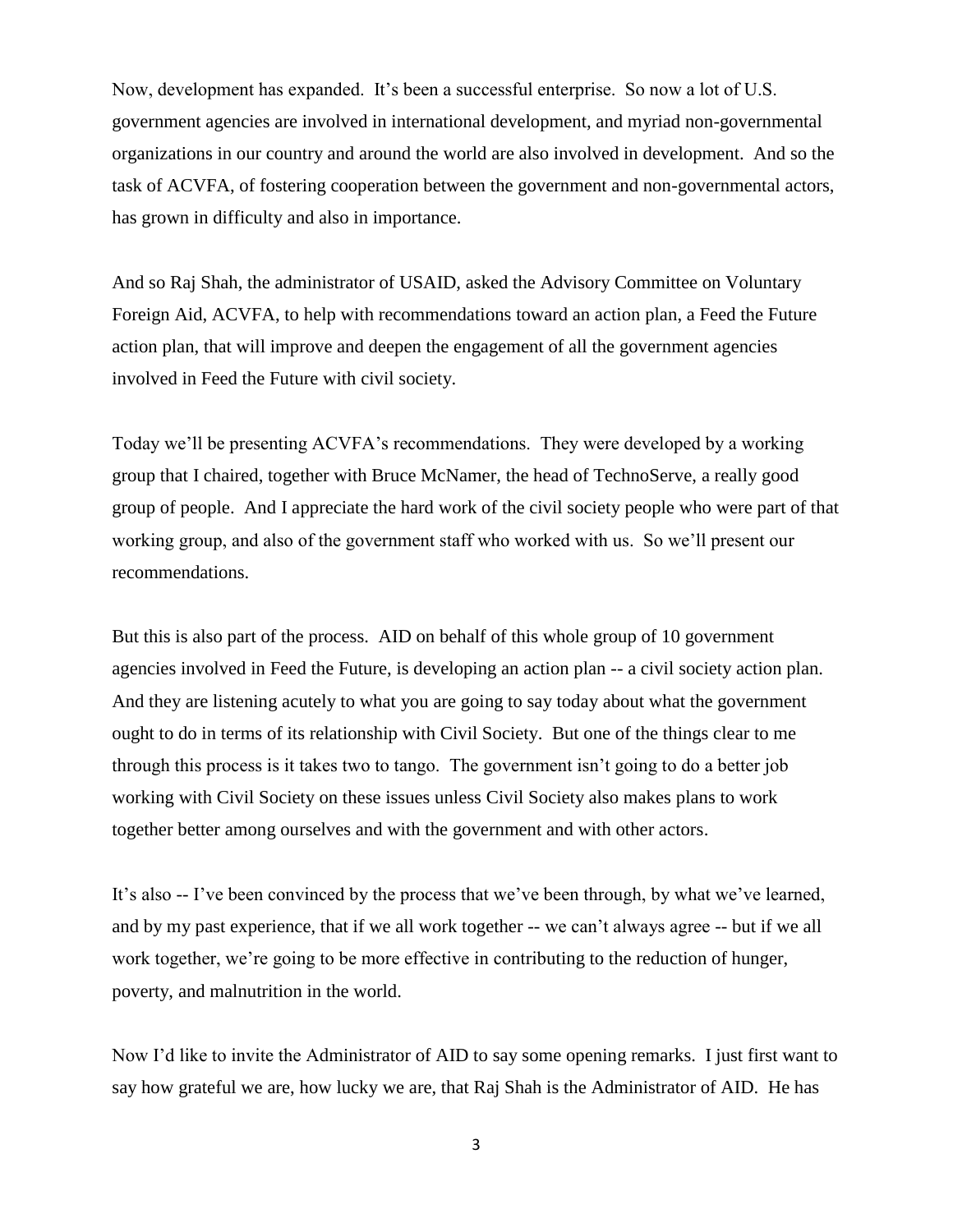just provided extraordinary leadership. And I am -- I want to say, especially, that I am grateful that Raj has stayed on for the second term. This is a tough job. And he has other opportunities.

## [laughter]

But you are making a big difference for our nation and the world. So thank you very much. Raj Shah.

# [applause]

**ADMINISTRATOR SHAH:** Good afternoon. How are you? Thank you, David, for those kind remarks. I will go home and tell my wife that someone out there is happy that I've taken this on for a second term.

# [laughter]

I actually want to start just by expressing a huge amount of gratitude to David Beckmann and Bruce McNamer and the entire ACVFA board -- but really to David and Bruce. It is not easy to take on a topic as wide-ranging as, how do you build broader engagement for the purpose of ending hunger around the world. And it's even more difficult to do that -- to boil that down to a set of genuinely actionable recommendations on how you can improve efforts of, as David mentions, a broadly gauged interagency aspiration here.

So what they've done and what this team has done together is really extraordinary. And I look forward to hearing the recommendations. I also have had a chance, of course, to see the recommendations. And we look forward, frankly, to implementing them. So we're excited about this session.

I also want to thank Jonathan Shrier and Tjada McKenna. They are our deputy coordinators for Feed the Future and have done amazing job over years in shaping an interagency effort that this president and all the rest of us are deeply, deeply proud of. We make, and I make, many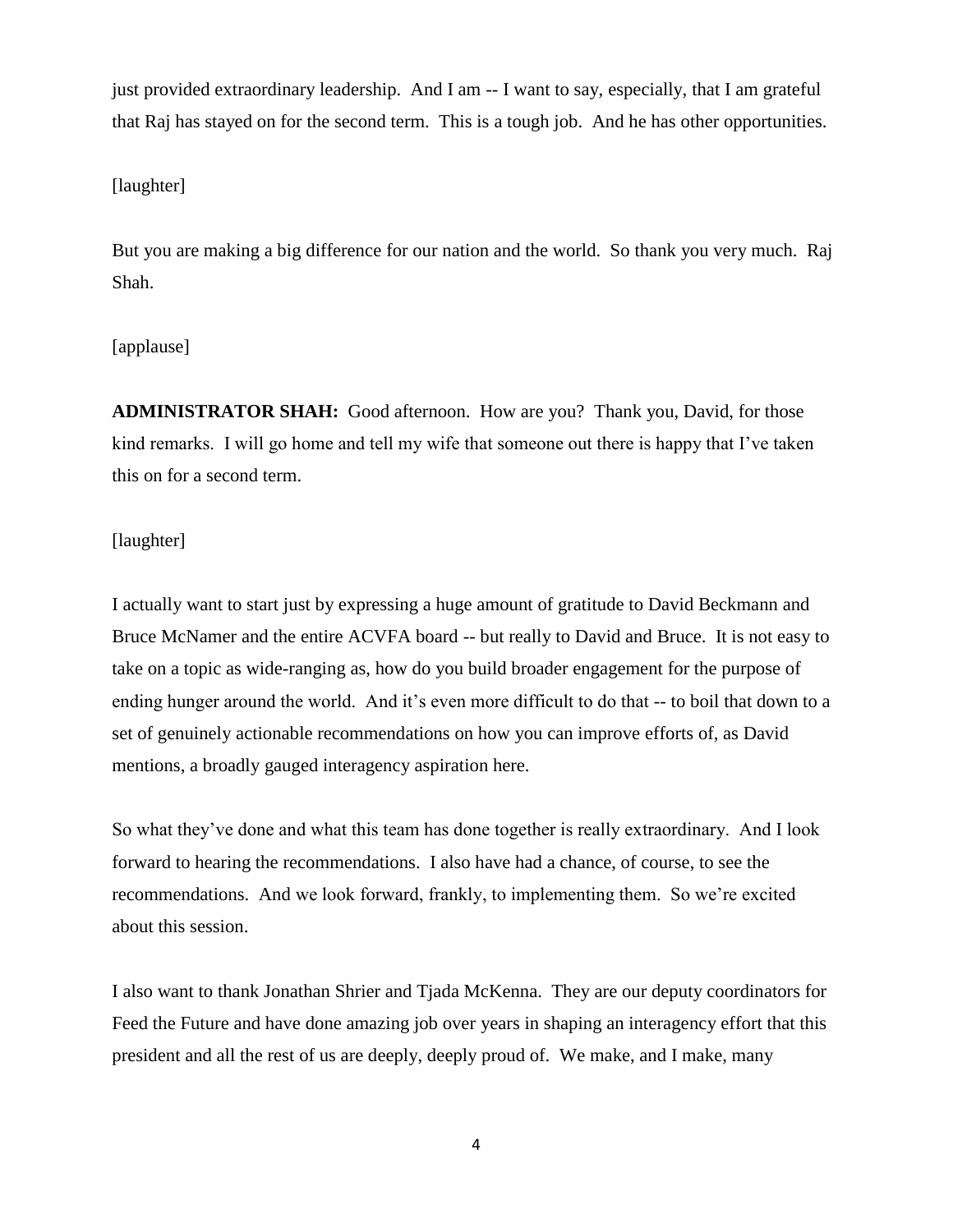mistakes on a daily -- and in my case, hourly and minute-by-minute -- basis. But their work over years has added up to something that we all take great pride in. Thank you, Jonathan and Tjada.

And I'd like to recognize Sandy Stonesifer, our outstanding executive director of ACVFA, who continues to help us connect with you all and benefit from your insight and input.

Now you're going to spend most of this session hearing about the report and the findings. So I'm going to talk about a few other topics, and then we'll come back to it.

I think it's worth pausing for a moment just to remember the moment we're in, in terms of the arc of our aspirations in development. President Obama, Secretary Clinton, now Secretary Kerry, and so many others have called for and continue to exercise effort against the task of elevating development as part of our foreign policy and part of how America projects itself around the world.

The reason we believe that's so important is because we know that if we fail to seize the moment and fail to mobilize our partners around the world to address and end extreme poverty, that our world will be less secure and less stable and less prosperous for all of us, including our communities here in the United States. And that, ultimately, is at the core of what we're all about. So you will hear me and us talk about an aspiration to make sure that Feed the Future is more broadly gauged and effective, or a desire to work aggressively to end preventable child death, or efforts that I'll tell you about in a moment to expand energy access in certain parts of the world.

But all of that is based in the fundamental belief that if we come together to end extreme poverty, at probably the only time in human history where we think it's become possible to credibly aspire to do that, we will be more secure, and we will be more prosperous, and we will be the leading nation we have been in our history for many decades to come.

And as you heard in the State of the Union and as you've seen in actions before and after, that is a core belief in terms of how President Obama believes America is and must remain exceptional.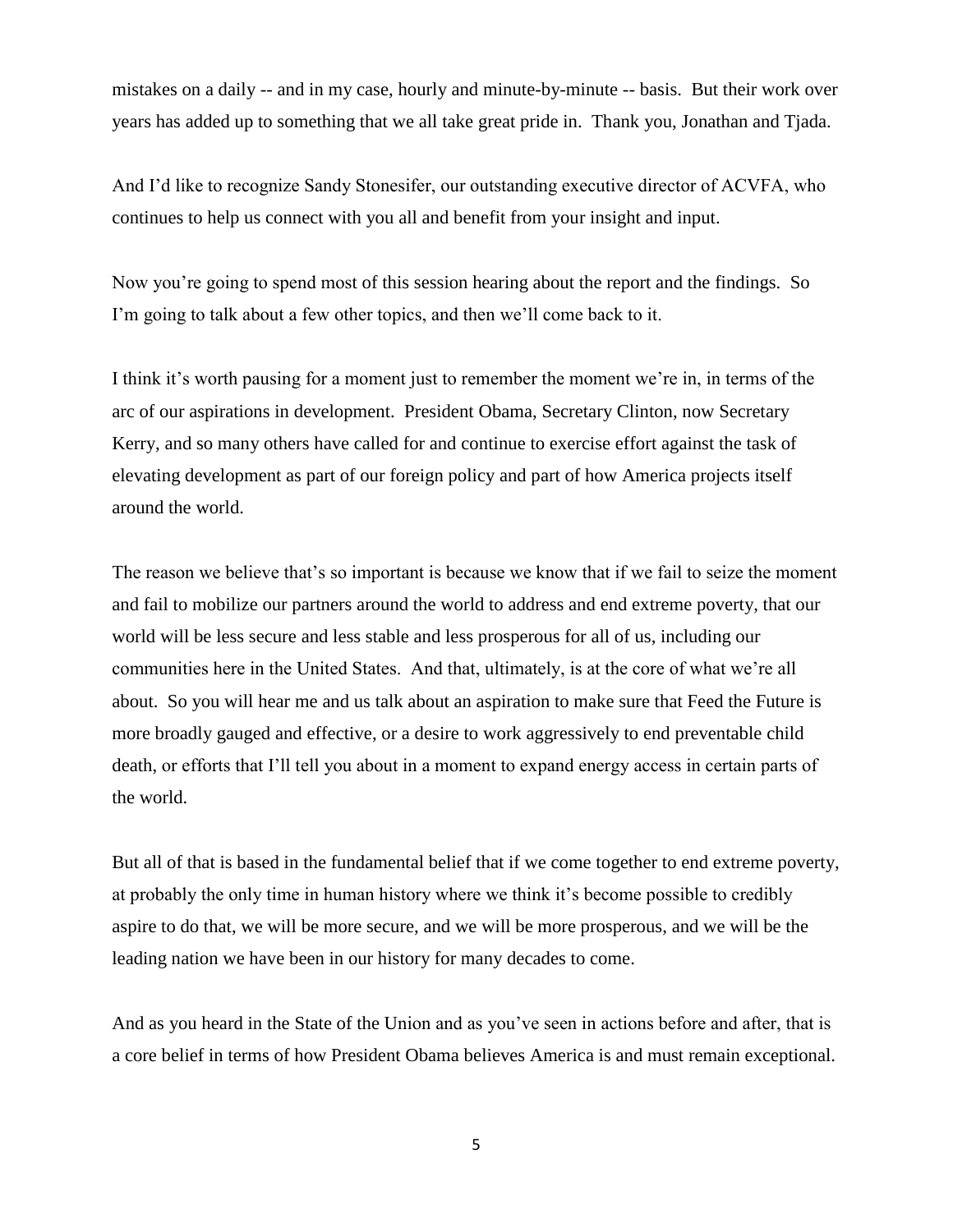Now, as a group of partners, the ACVFA board and all of you have helped us really execute an ambitious effort to restructure ourselves as a federal agency capable of carrying the mantle against that test. With your support, we've rebuilt our policy and budget capabilities, adopted a rigorous approach to evaluation and transparency, hired more than 1100 new staff, made tough choices about where we work, shutting down nearly a third of our programs around the world so we could concentrate investment and effort in programs like Feed the Future, which today account for nearly 40 percent of the development assistance account in terms of the size and scale of the effort.

The reason we have done these things, the reason we will continue to do these things is because we believe America ought to have the world's premier development agency to go after that goal and to mobilize others against that task.

President Obama recently had a visit to Africa, which many of you were a part of and some of you saw from afar. And I would just note that on that visit, where the president met with Senegalese farmers who had tripled their yields through Feed the Future and purchased tractors and were using mobile phones to connect to markets; young leaders in South Africa who were answering the call to service and commitment by implementing their own version of Teach for America or a year spent teaching in service; to power and energy executives and entrepreneurs who are creating new efforts to bring sustained energy access to communities that are constrained because of a lack of such access.

The president consistently held up and highlighted a new model and new vision of development as emblematic of our commitment in that context to Africa. This new model has some very clear characteristics. It requires us to work in partnership, requires countries themselves to take ownership, leadership, make policy reforms, demonstrate political commitment, fight corruption, and be honest and good brokers. It asks our teams to reach out and embrace civil society, the private sector, and investors, and, ultimately, in the case of Feed the Future farmers, themselves, as the core solution. And it requires us to bring a business-like effort on measuring, reporting on, and learning from the results we deliver.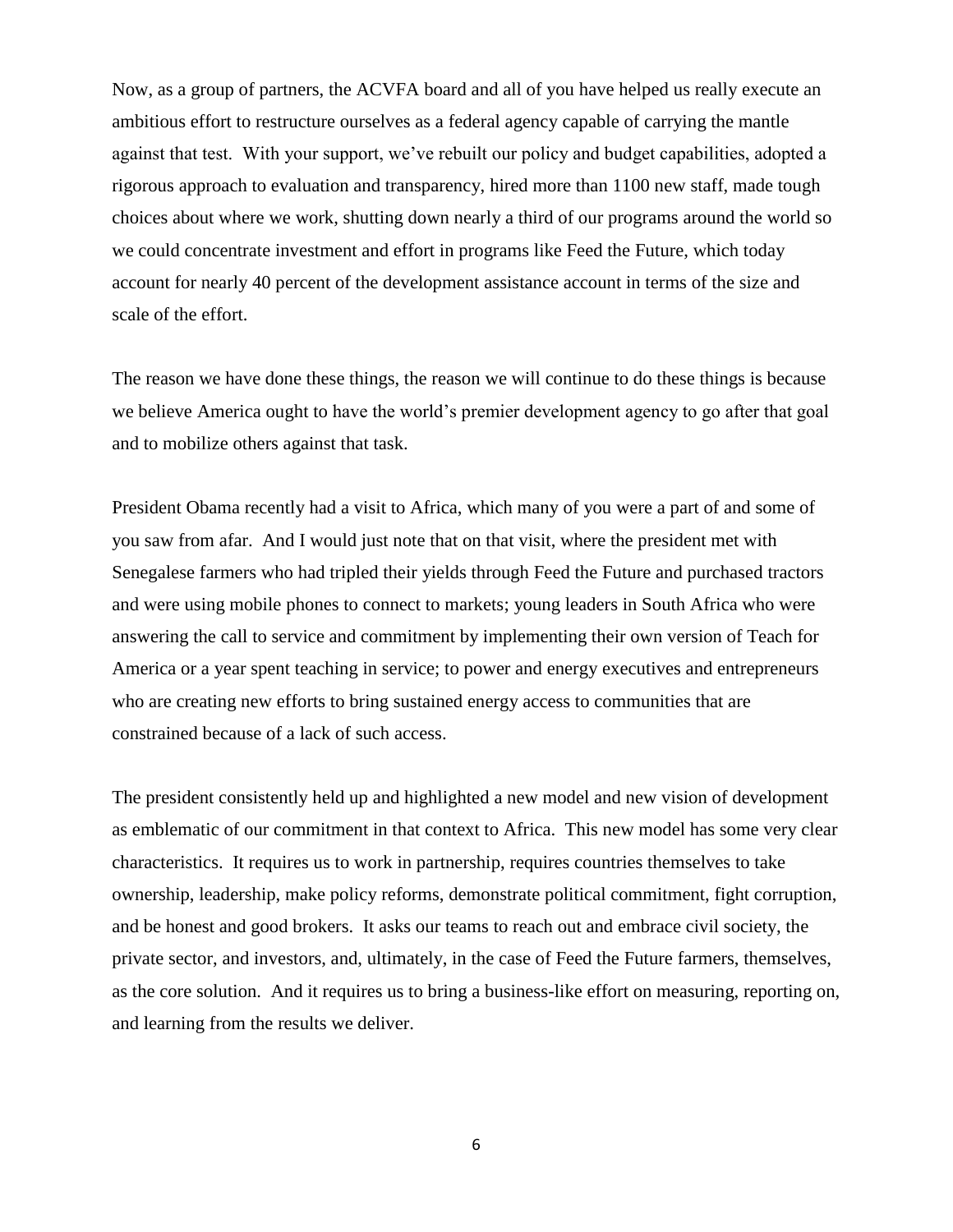And today's meeting is really designed to take that forward as a second-term agenda for Feed the Future. So we're excited to get into the details of these recommendations, and we're excited for our effort, as America, to lead the world in ending hunger, to be really the signature example of our leadership in ending extreme poverty.

American foreign assistance started with food aid and assistance. American has on multiple occasions led the world through green and other revolutions that have improved agriculture productivity and changed the structure and demographics of societies around the world. And America under President Obama's leadership has more than quadrupled our level of financial commitment to agricultural development. But just as important to the \$1.1 or \$1.2 billion we now spend every year on the subjects we will hear about, we have, in fact, implemented a new way of doing this work that can be characterized by that new model I just described. So this will remain a focus for us as we go forward.

What I'd like to do is just spend a moment describing a few other things that will take place, alongside our Feed the Future programs over the next few years.

As you know, President Obama launched Power Africa, which we will continue to take forward in the hopes of doubling energy access in sub-Saharan Africa. We're going to continue to deepen our partnership with American universities and students through creating the innovation laboratories on college campuses and providing platforms for students to apply their skills in development-oriented efforts in Feed the Future and a range of other programs that we're associated with.

We're going to renew our commitment to ending preventable mother-and-child deaths around the world by being more efficient in the way we do our work and making significant new investments in saving kids' lives in the 24 highest burden countries.

And we're going to renew and double down our commitment to ensure that our food aid and humanitarian responses used the most modern and efficient tools and capabilities available to us in order to save as many children as possible, and lay the basis for moving folks from dependency to self-sufficiency, which is the core effort that is embodied in Feed the Future.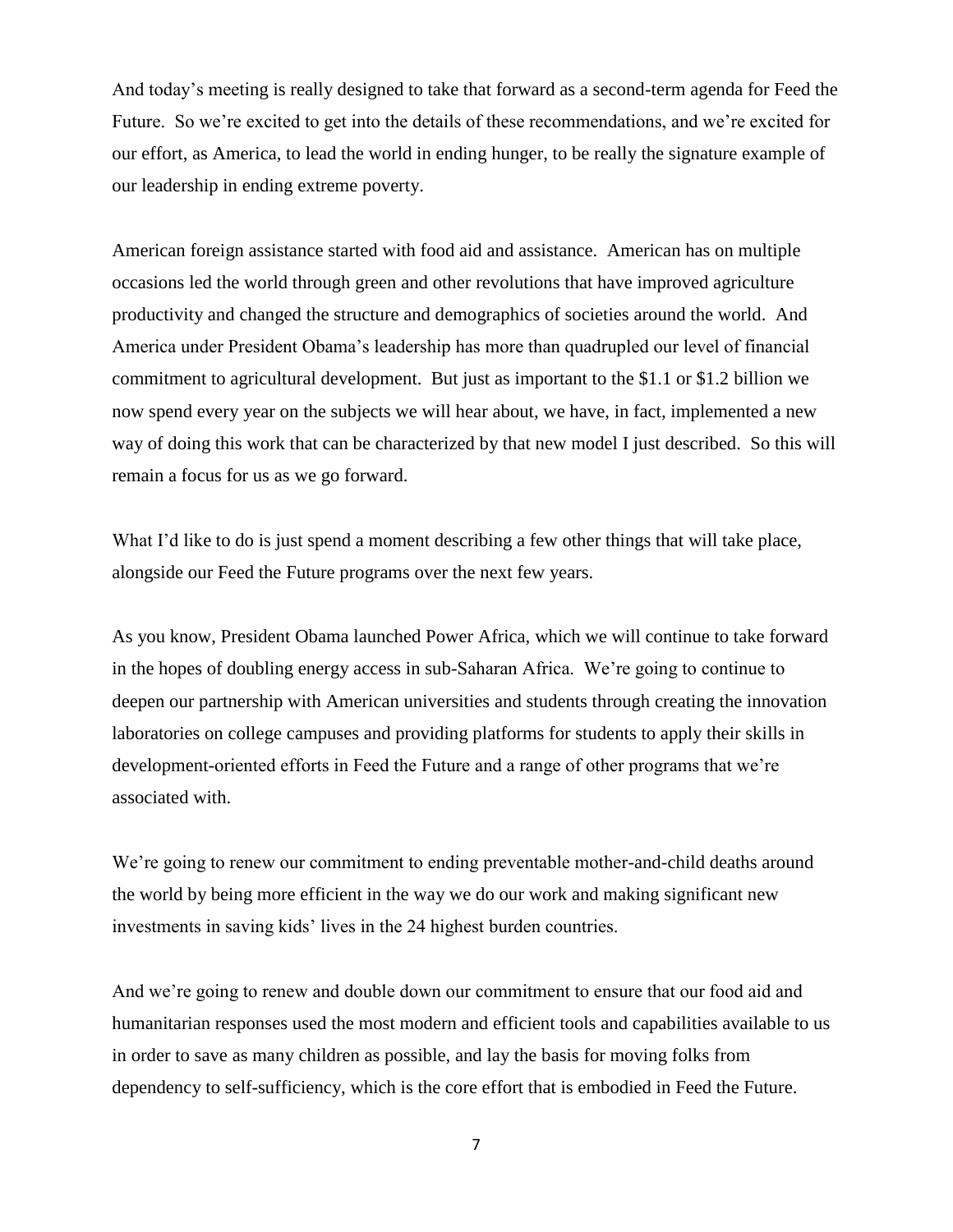All of these are things you'll hear more about in the next several months. But what I hope you will take away is from both this exercise and our implementation of these recommendations is as we go forward to embrace the goal of ending extreme poverty, we want to do it, as David mentioned, with a broad partnership with so many different parts of society, including civil society and the private sector. And we are government, which means we don't get everything right out of the gate. But, really, no one gets everything right out of the gate.

Our commitment to get better, our commitment to these processes, where outstanding leaders come together and tell us how to get better. And our commitment to implement these findings in a measurable and transparent manner, I hope will demonstrate to you that our seriousness to our goal of ending extreme poverty, tackling world hunger, ending preventable child death is going to continue and intensify through this second term and will continue to be the basis on which American presents itself around the world.

So thank you for time and attention, and I look forward to learning from Bruce and David and the rest of you that have been such an important part of this exercise. Thank you.

[applause]

**DAVID BECKMANN:** All right. Why don't you go first?

**BRUCE MCNAMER:** Great. Well, Raj. Thank you, David. Thank you for kicking us off, and so eloquently with the sort of passion that the topic demands.

We're going to spend here a little bit over the next hour talking about where we've come to as a working group around a set of recommendations to the Administrator around engaging civil society in support of Feed the Future. And as you all -- by now I hope you've all had a chance to look at the relatively short set of recommendations that we've arrived at, and the associated appendices. We'll be randomly quizzing people on the latter of those before you leave.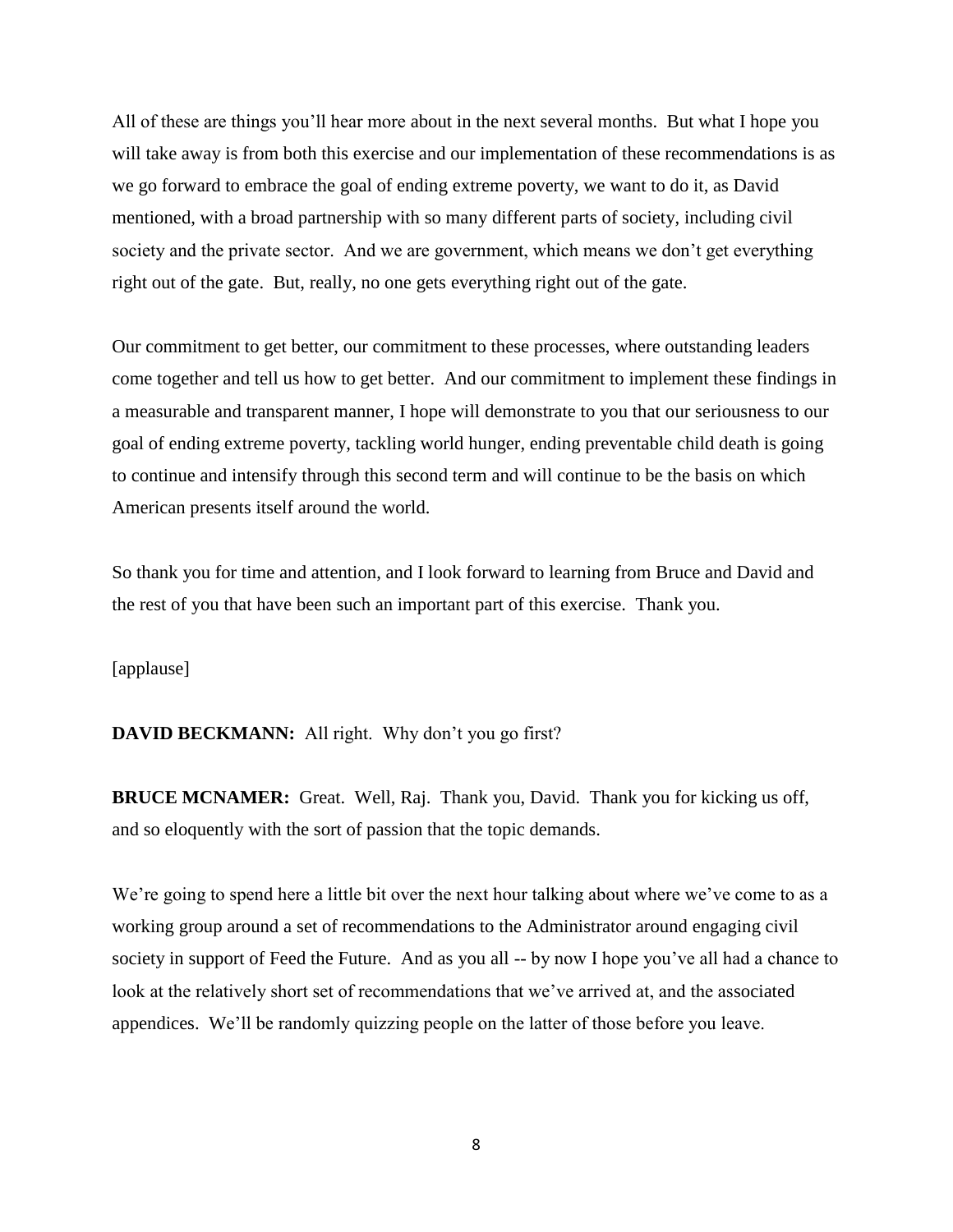But we really wanted to break up our time here talking about the two primary objectives that we've ended up focusing on as a working group, spend about a half an hour on the first of those objectives and a little over that on the second.

But before we do that, we thought it would be helpful to kind of give you an overview of how we got to this point in our process and where we go from here. And to do that, I've asked -- actually Tjada McKenna – to give you a review as to how we've gotten where we gotten and then Jonathan Shrier will ask you to -- or actually, you guys want to flip it around. Jonathan, how did we get here? [laughs]

**JONATHAN SHRIER:** All right. How did we get here? So David Beckmann mentioned the food price spikes of 2007-2008, which led to an increase in world hunger. And that really focused the minds of lots of people on the challenge of ending world hunger. And among those whose minds were focused were many voices from civil society. And so part of the way this process started was with thoughtful advice from civil society.

And in 2008, as the presidential elections were going on, there were two important reports that came out. One was from the Road Map Coalition of NGOs and other civil society actors, and the other was the Chicago Council on Global Affairs Report, both of which advised the U.S. government, whoever won the election, on how best to tackle this challenge of global hunger and undernutrition.

So the Obama administration came in, benefitting from thoughtful advice from civil society. Then over time, President Obama said in his first inaugural address that the challenge of hunger was one of the key priorities of his administration. And then later in his first few months in office, said that the U.S. would have a new food security initiative. The effort that led to Feed the Future also involved extensive consultation with civil society.

And you can see some of the results of that in the -- as Feed the Future emerged in the Feed the Future implementation guide from 2010, which laid out some commitments to continue to work with civil society as a key partner in this effort. That effort to work with civil society has continued through the history of Feed the Future over the past several years. And last year, at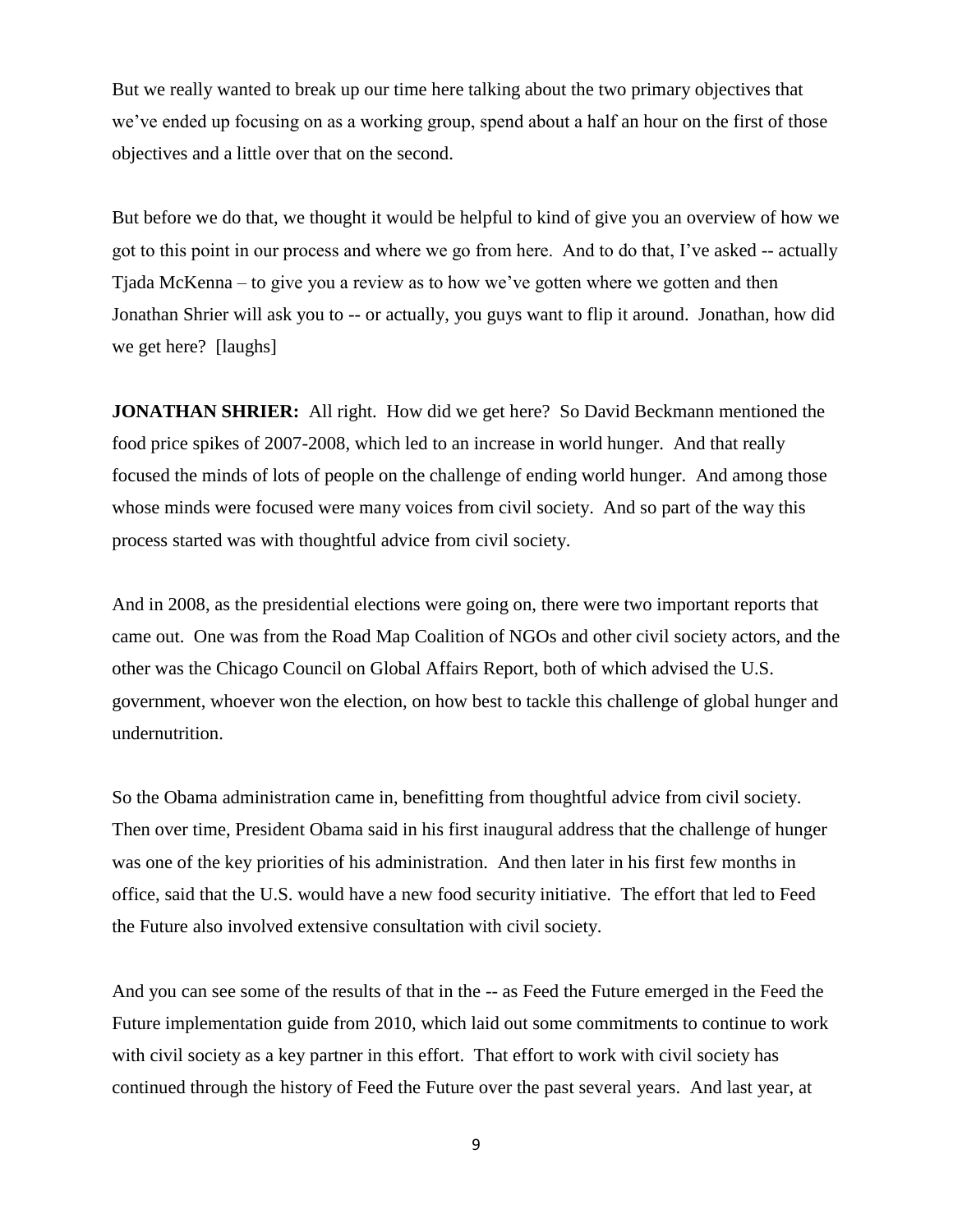this time of year, in September of last year at the margins of the U.N. general assembly meeting, then Secretary of State Hilary Rodham Clinton convened an event with the president of Malawi, Joyce Banda, on the role of civil society as a key partner in the fight against hunger, the fight for food security, the fight for improved nutrition.

And that event really highlighted the many ways that civil society is an important partner in this effort. Certainly one way is as a key implementer of activities, either self-funded or funded through donor budgets, but also as an innovator, as a developer of new ways of attacking the problem, and as an intermediary -- a way of connecting to disadvantaged and marginal and vulnerable communities in the countries in which we work. And so this was all highlighted in that event that Secretary Clinton cohosted last year.

And in the wake of that event, Secretary Clinton announced that Feed the Future would, in fact, develop an action plan to crystallize new ways of working with civil society as a key partner in the fight against hunger. And so that's what ultimately led to this advisory effort. And let me leave the rest of the story to Tjada and what comes next.

**TJADA MCKENNA:** Yeah, so just to reiterate what Administrator Shah said earlier, this working group and this process was extremely robust, very consultative, and just taught us things beyond what we really thought it would do. In fact, originally we thought we would prepare an action plan concurrently, we thought. As we got the recommendations in and saw what the group was going to prepare, we'd be able to quickly turn around an action plan. And because of the depth of what we got from the group -- and a special thanks to Bruce and David, who led us through this -- we decided to use a similar process to develop the action plan.

So what's next? What's going to happen next is with our interagency colleagues -- because this was mentioned -- this is a whole of government initiative with 10 agencies -- we will develop a draft action plan. We will then have a series of consultations with civil society, with the field with others, to finalize that action plan. So the recommendations that you have given us -- we're going to go back and say, "Okay, this is what we think you said. This is how we think we can implement it. How do you -- what do you think? Where should we think about changing? What can we improve?" And then, in that draft action plan and in the final action plan, which will be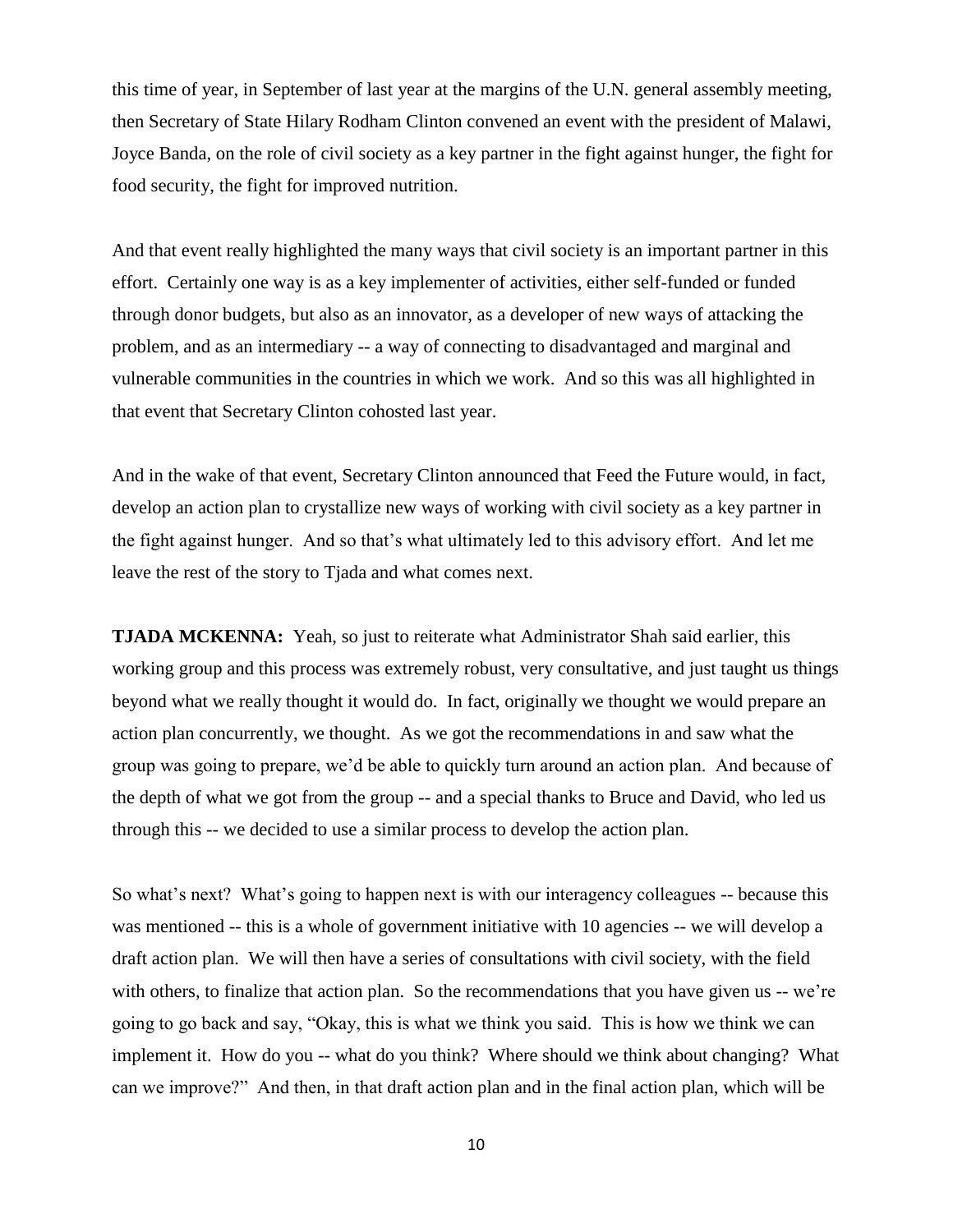informed by that feedback, we will have an associated timeline for all the recommendations. The final action plan should be done by the end of the fall. And then we will roll out the recommendations, as appropriate, after that.

We then would like to reconvene this group. We'd like to [laughs] ask for a little bit more of their time, and in a year from now do an interim check-in to see how we've done against the action plan, and help us inform the next stage of that.

Some of the recommendations lend themselves to joint work between the U.S. government and civil society. For example, there is a handbook that we intend to produce. That handbook should be informed by and jointly developed with civil society. You know best some of these things about working with local civil society, how to do it, what you need to be effective in partners, what we need to do to be effective partners to you. So we intend to draw you into that process.

Finally, what I'd like -- I will close by saying, you know, civil society organizations are kind of one of the bedrocks of Feed the Future. Roughly half of our work on the ground in Feed the Future is executed by civil society organizations and NGOs, many of whom are represented in this room.

So we see this, really, as deepening and an expanding of our work, and the importance has always been there. And we're looking forward to taking it to the next level with all of you.

**BRUCE MCNAMER:** Thank you, Tjada. So in a very real sense, our time today is yet another step in that consultative process. We've gotten to this point. We have our recommendations. We're hoping for a rich discussion to the extent that this forum allows it around -- you know, between here and the action plan and thence forward, how we really make this plan actionable, practical, and effective.

So, again, we're going to focus on the two objectives here that we've arrived at. And just as a reminder, the first of those objectives is: That progress towards eliminating hunger, poverty, and malnutrition is enhanced, and Feed the Future is strengthened, by high-quality, gender-equitable,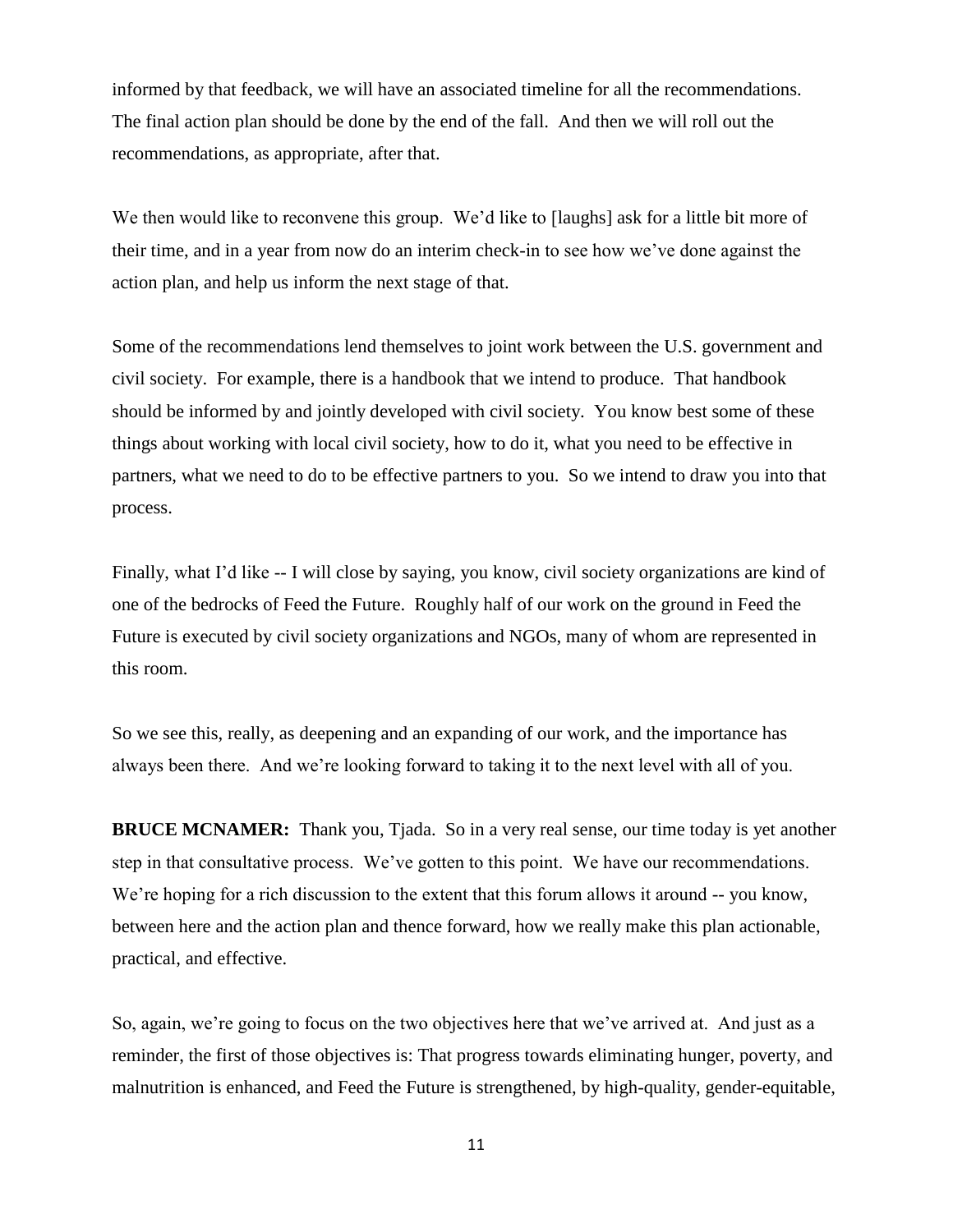consultation and engagement with a wide range of more empowered civil society organizations in the field, and the effective promotion of inclusive country ownership.

Now we've been very deliberate in our choice of words, and we hope very specific in our recommendations. And, again, the specific recommendations are in there. But let me summarize the four recommendations around those objectives. These are summaries. One, just ensuring that our U.S. government colleagues in the field have the resources and the tools and the guidance to effectively and accountably engage with civil society.

Second, that U.S. government efforts be consistent with active support, including by our ambassadors, for supportive and enabling environment for civil society more broadly, beyond Feed the Future.

Third, that Feed the Future programs and solicitations related thereto should explicitly include provisions for civil society engagement and should leverage the substantial commitments and resources of U.S. NGOs and other international organizations.

And fourth, that these efforts truly be multi-stakeholder, engaging the myriad actors engaged in agriculture, food security, and nutrition.

And I would encourage you -- I know you've all done your homework -- but to really take a look at the specific recommendations. I summarized them there.

So now that these recommendations are in, our attention really does begin to turn to their implementation, both as articulated in the final action plan, and then in the field. And that's where we want to spend some of our time and conversation here today.

So we've posed a couple of questions, both for our panel and for you guys. But the first question we really want to explore is: How do we collectively ensure the Feed the Future civil society action plan is taken up by all the Feed the Future implementing agencies, as well as both international and civil society groups? And what can we do to promote its success?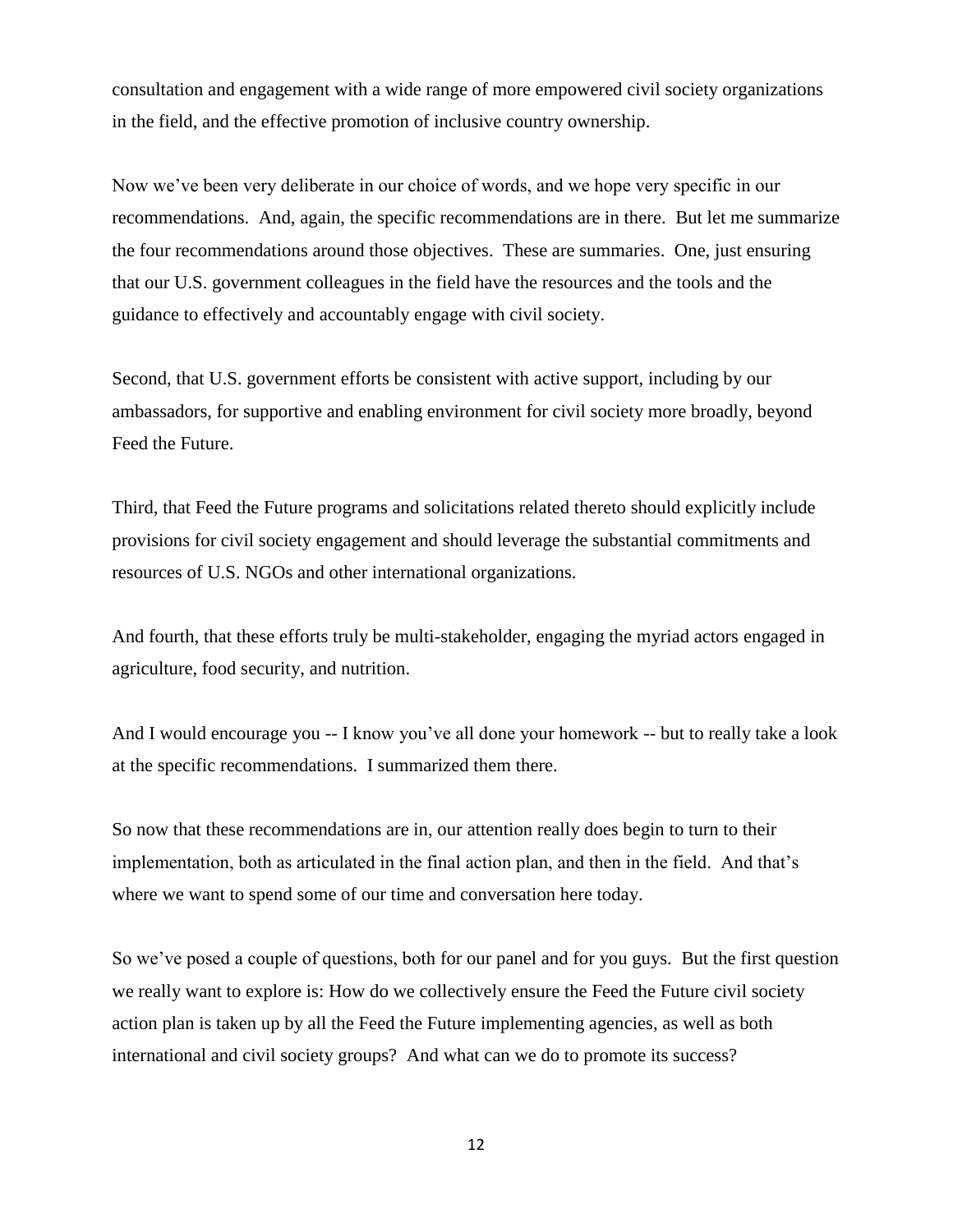And so let me just start with -- up here on the stage -- Sam Worthington from InterAction. I know you guys have been critical members of the working group -- but your own perspective on that question?

**SAM WORTHINGTON:** Well, thank you. And I just applaud AID and the broader Feed the Future team in their willingness to open themselves to a process that was very much a working of what is possible. And I think there's a core principle that underlies all this, which is that we don't develop societies from the outside. Societies develop themselves. Change happens from within societies. And this concept of government ownership ultimately is about societal ownership of their own development process.

I think there's something very powerful that, as the United States involved in development process, as our own government looks at development, the recognition of the role of non-state actors of civil society and the private sector in ultimately the well-being [unintelligible] advancing, you know, human well-being around the world.

So I think this core concept that we share is a bedrock. [unintelligible] think our -- part of our challenge is cultural. And I think the challenge is as much on the civil society's side as on the government side.

To what extent are we looking to engage? To what extent are our programs parallel to each other? To what extent are we beginning to plan and engage with each other? And I think this process of alignment of resources -- InterAction Members have made this very large pledge. It's probably, you know, over \$1.5 billion in food security. To what extent are those private NGO resources leveraging and aligned with Feed the Future?

I think the concept of the handbook is going to be very useful, but ultimately it really does come down to the capacity of two key actors. It's the capacity of local civil society to engage, the investment by the U.S. government, the U.N., and other actors in local civil society, and the investment by USAID in its -- in its capacity in missions for individuals to engage with this.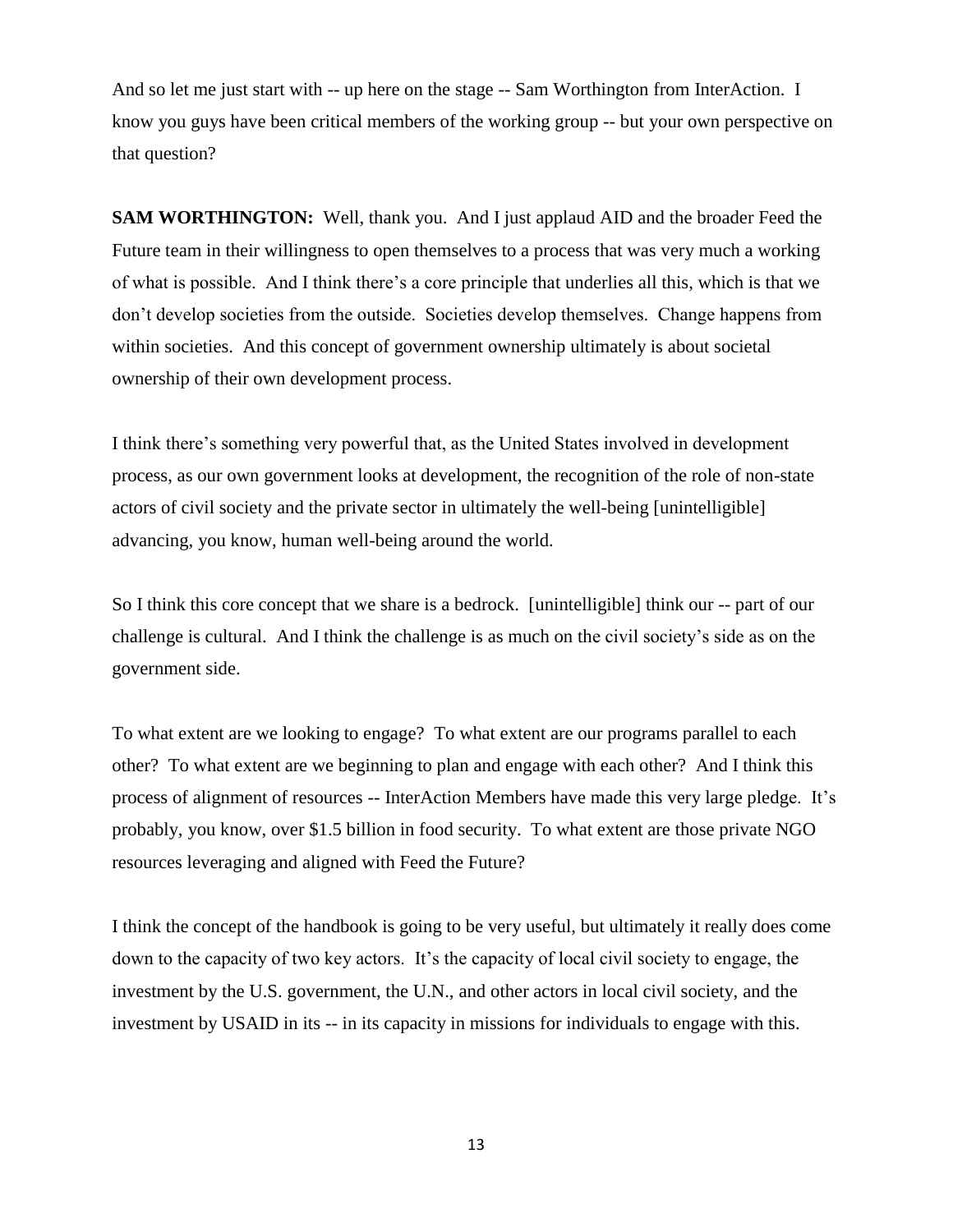Because we all know that this, it's, you know, rhetorically nice to say, well partnerships are great and we can do more together. They take time. I think civil society tends to be messy. We tend to be, perhaps, overly critical at times. And I think the maturing of civil society in a partnership with government, and I'm talking about local civil society with local governments, is ultimately where we want to go. And I think it's going to be at the heart of implementing this.

And I think this concept of, you know -- I'll just close with this idea. We're all in this room because we have a very favorable, enabling environment for NGOs and civil society to exist in this cultural and political context in the United States. That is not true everywhere. And I think our challenge is that behind all this is ultimately a discussion and a role for the U.S. government in advancing the enabling environment, not just in the political, human rights realm, but in, you know, how do you better feed your people and how do people feed themselves. Thanks.

**BRUCE MCNAMER:** Thank you, Sam. Jonathan, just a quick comment?

**JONATHAN SHRIER:** Yeah. Just following exactly on that point that Sam has just made, this idea of civil society being a key part of a well-functioning democratic political system has been a mainstay of U.S. foreign policy around the world for many years. And the U.S. has been at the forefront of trying to expand the space, the political space, for civil society to thrive.

That's been something that's been evident in this administration through efforts like the first ever strategic dialogue with civil society, which Secretary Clinton launched a few years ago. Secretary Kerry has maintained that commitment by renewing the charter for that strategic dialogue earlier this year and also sat down with civil society leaders from the Southeast Asian region in July of this year, where among the topics discussed was land management and food security and the fight against hunger.

And beyond that, the president has spoken frequently about the importance of civil society having the space to play its valued role in societies around the world. He's done that on many trips to foreign countries and he's done it at the U.N. annually. And we expect to hear more from him next week, more from President Obama next week about the role of civil society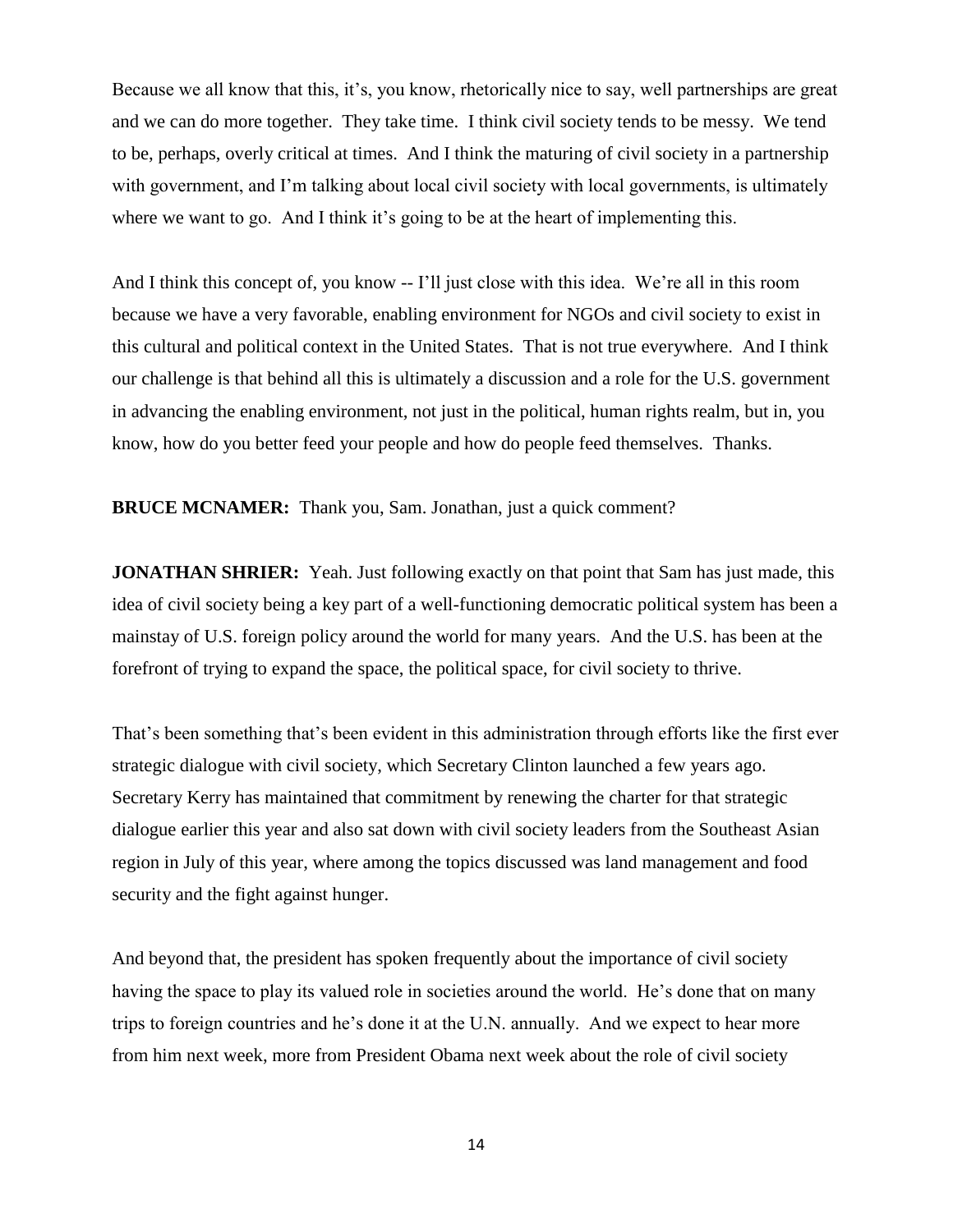during UNGA week next week, when he convenes a meeting with civil society leaders on this very topic.

But Sam, you're absolutely right. There is more work to be done on thinking through how best to give full flower to our engagement with civil society in the context of food security and the fight against hunger and under-nutrition. And that's why this process has been so valuable.

**BRUCE MCNAMER:** Great. Thank you, Jonathan. So, I'd love to hear from you. Like, that question, how do we collectively help to ensure the kind of uptake of some of these ideas that have been suggested here? We do have a couple of people with mics, so, I'd love to hear from you. Yes, here.

And if you could say where you're from, who you are and where you're from, and --

**JOHN COONROD:** Thank you. I'm John Coonrod with the Hunger Project. I think one -anyway, I love this report and I congratulate everyone. And I think one of the ways to collectively hold this process to account is to just get it as visible as possible. If the actual working of implementation, you know, were even on a Wiki or blog site so that you would see literally what was happening, what's the assessment of civil society engagement in each country? It wouldn't need to be a U.S. government vetted site, you know. It could be some sort of social media platform. But, that kind of transparency and real time visibility would directly empower and encourage civil society to participate. I mean, you could do it all on Facebook. Literally.

**BRUCE MCNAMER:** Yeah. Thanks John. Yes. Other folks. Oh, sorry. Right here. Yes, sir.

**ASFAHA HADERA:** Thank you so much for inviting me here. Asfaha Hadera and I'm with the African Services Committee based in New York. And we have programs in Ethiopia. So, our business here. We are a grassroots, small organization, American board. But at the same time we are down there at the grassroots level. My return, our return to Ethiopia, to Africa, was really initiated by former President Clinton when he encouraged us that the diaspora need to go back to their respective countries and the continent and do some good work. So, that was really the reason why we went to Africa.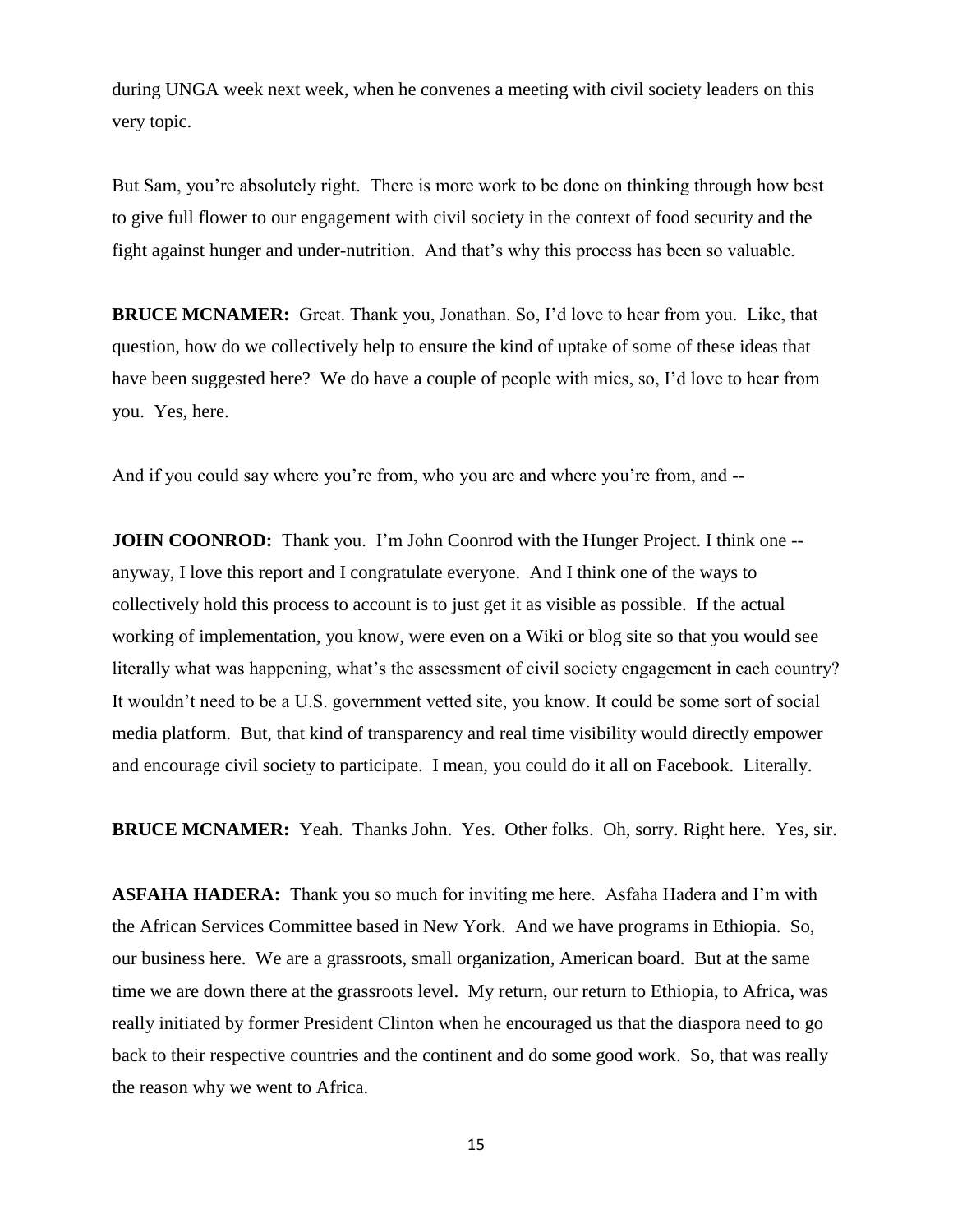I agree with the InterAction. We are lucky that we all are gathered here. It doesn't mean that civil societies and NGOs have the opportunity to gather and do the good work in, somewhere in Asia or in Africa.

So we've been since our return to Africa, basically in Ethiopia, that's where we want to launch our program. It's health really [unintelligible]. [unintelligible] nutrition, some productive health, and family planning. You can't separate one from the other really.

And we -- and we are also registered as PVOs here. Honestly, during our presence in Ethiopia working the hard work in five regions, at the grassroots level, representing also America's interests, America's generosity, the goodness of America and Americans. But for my surprise, as an American who had returned, there was no listening at all, whatsoever, for what we do.

So, I hope down the road our executive [unintelligible] from USAID will have the opportunity to look into this situation, because we're really there also, not only to provide the humanitarian service in [unintelligible] community at the grassroots level. If the goodness of this nation is not reflected at the grassroots level, how good are we, is the issue to me. So, I think we need to take a note on that.

And, how do we select our partners? I know USAID is, does have a great deal of business with the private sector, such as APS, MSH, John Hopkins, Columbia University, and so forth. How about the small grassroots organizations who have returned from the U.S.? How can we work together? How do we translate this into a real --

**BRUCE MCNAMER:** Inclusive --

**ASFAHA HADERA:** Yeah. Inclusive thing. Thanks so much.

**BRUCE MCNAMER:** Thank you. Yeah.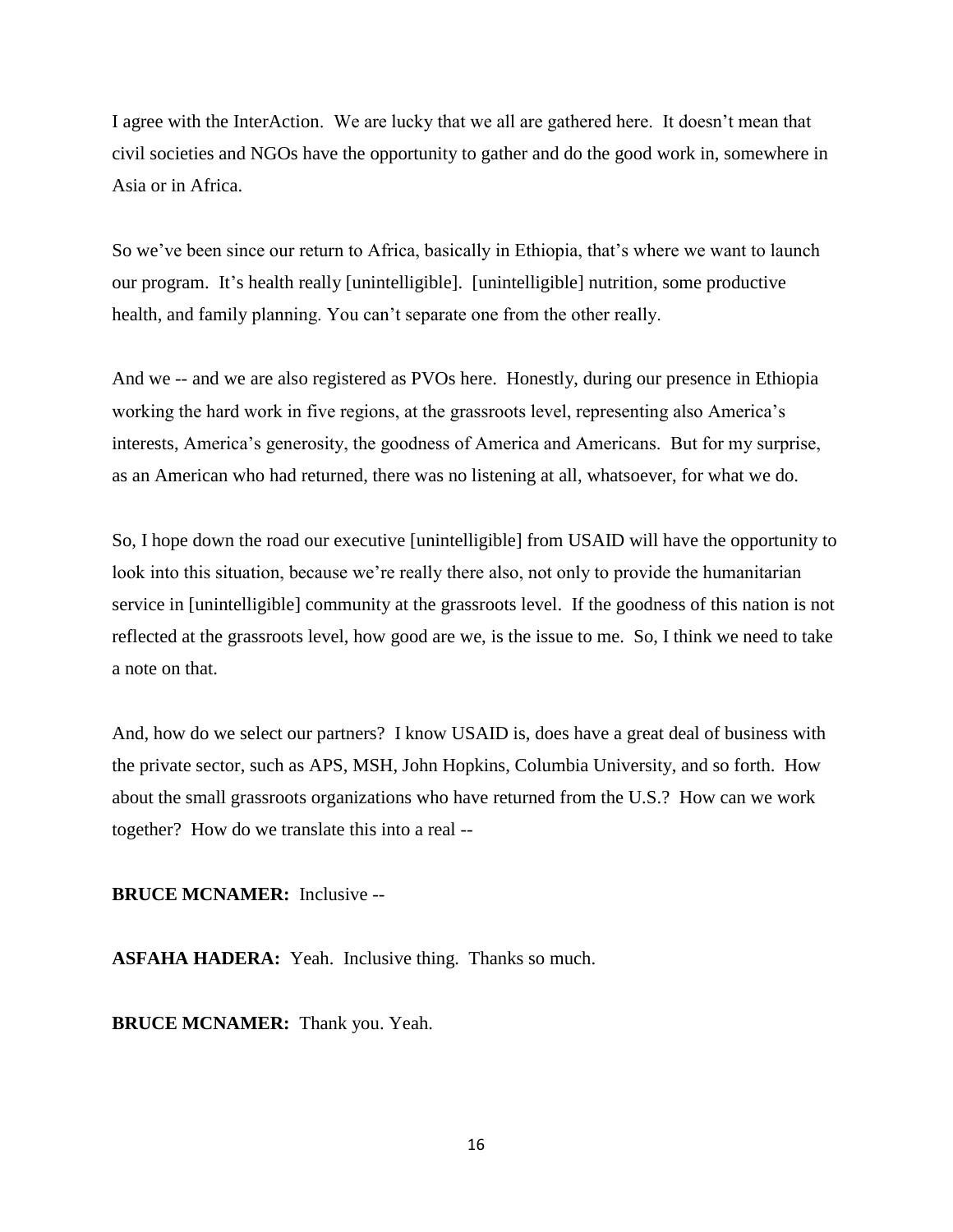**ELLEN WALTER:** Hi. I'm Ellen Walter from WASH Advocates. I think one of the things that we'd like to see is engagement outside of just the nutrition, just the Feed the Future folks, but how can the rest of us, who have direct connections through water sanitation and hygiene and other development efforts, be engaged in the process? And, using our networks, then, to also spread the word, like John mentioned, of the plan out and engaging other civil society actors.

# **BRUCE MCNAMER:** Yes. Here.

**ANDREA FONSECA:** Andrea Fonseca, Texas A&M University. One, for implementing this, I truly believe in the connection between universities, not only through USAID but NGOs. I mean, just going out there and promoting to students. I mean, they're more than willing to help. They have a lot of power. They're, like, just like a little thing of mold that you can --

#### [laughter]

-- kind of work them towards. So I truly believe that is a great initiative.

Also, on the social media side. I mean, that's just another great way to get those students involved, get the communities involved. Because, as USAID said, without the support from the United States because they are a government organization, it's just going to make that much harder. If we just keep promoting and promoting through social media to the universities, it's only going to grow. So, that would be my advice.

**BRUCE MCNAMER**: Thank you. I know your remarks have -- and, John, you point out the power of social media both as a means for engendering collective action, but also a means of holding us all accountable.

And let me just switch on that theme, just really accountability. Because we were sure focused on it in our own deliberation, but we could certainly use more input. We've been very explicit about some approaches to that, around, for example, explicit named points of contact with the mission and agency levels with both the capacity and the mandate to facilitate civil society engagement. We've talked about, again, coming back with, getting back with the Administrator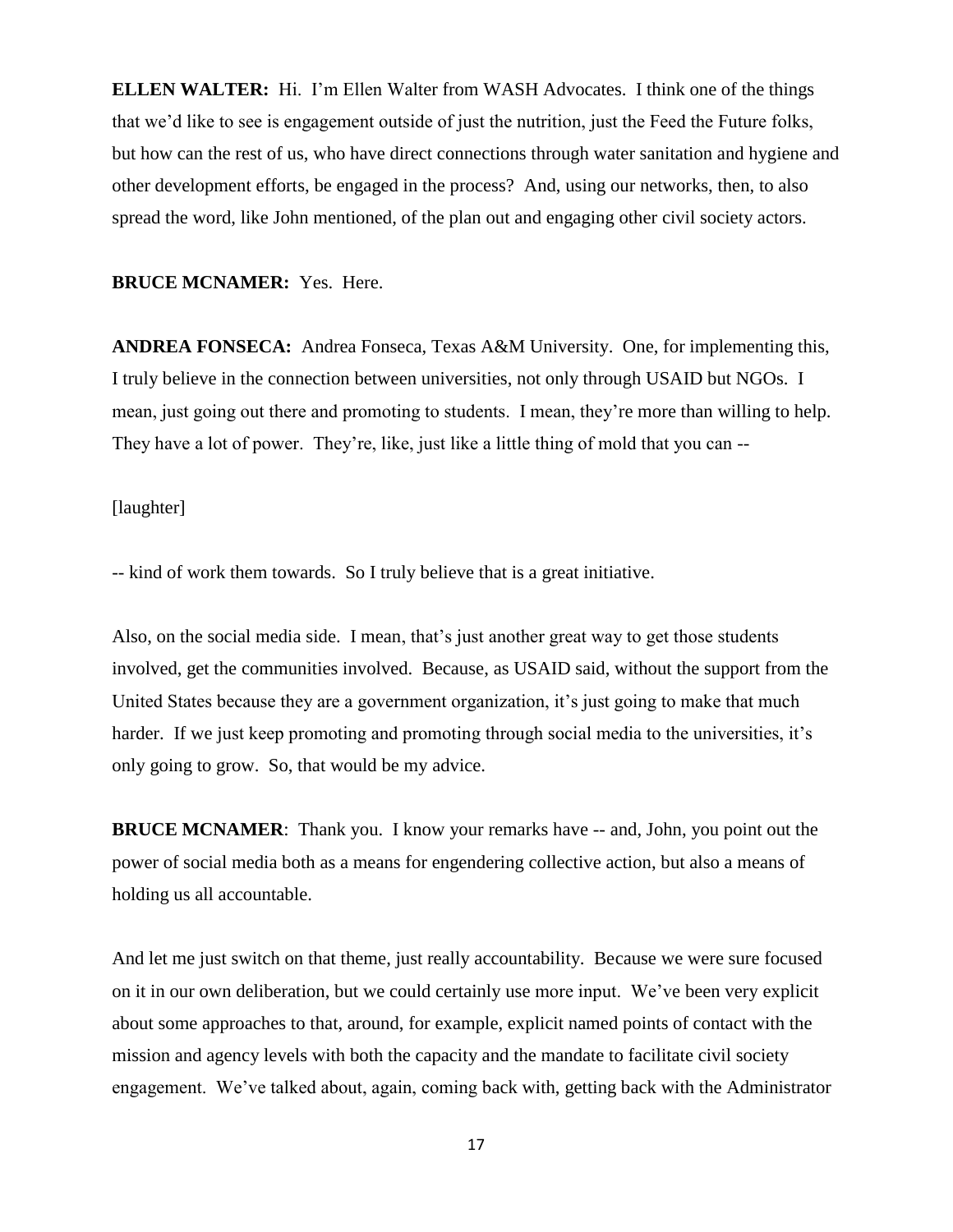in October of 2014 to see how we did on reporting on civil society engagement in our annual Feed the Future progress reports, and on developing indicators or score cards.

But that's -- Tjada, just on this topic of accountability, you've seen these processes before. How are we going to help ourselves to that end?

**TJADA MCKENNA:** So, one of the things that the action plan needs to have, and I think one of the reasons we want to reconvene the group a year later to talk about it, are these clear metrics. So, clear metrics and points where we know we've been successful or are really achieving our goals. So, one of the things we want to do in the action plan, and feedback like this helps to inform it, is to say, what are specific actions, like how do you know you're being successful?

Just saying that you're deep in engagement or having meetings -- is it something beyond a number of meetings? Is there some feedback loop to know that recommendations have gone somewhere? So, I think the action plan, what we want, is to design a process and steps so that it's very clear what we're trying to do and that we can gauge how successful we've been and where we still need to keep pushing.

**BRUCE MCNAMER:** Sam, I don't know if you had a comment on that or on this whole question of accountability.

**SAM WORTHINGTON:** I think accountability is on both sides, you know, it's -- I'd be curious to see the extent to which we see civil society organizations are stepping up and the degree of engagement. Some sort of , you know, I don't know if at some point if we could do a sense of, you know, degree of commitment by local civil society to engage with the Feed the Future process, I think it's as important as the degree of commitment of Feed the Future and missions to engage with local civil society. And then, identify the gaps. Where are the barriers? Because we'll run into barriers as part of our accountability. So that learning loop needs to be built into the process.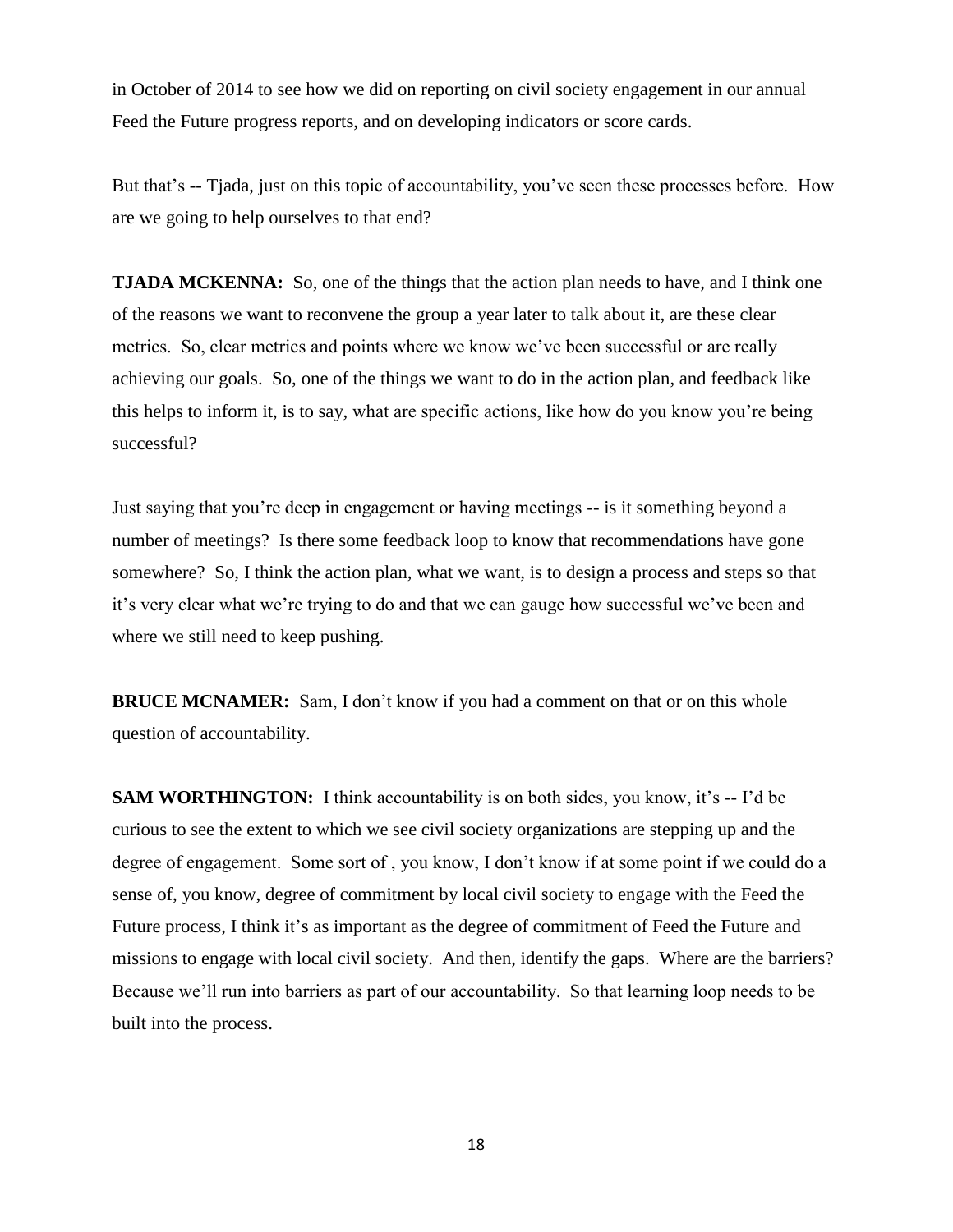**BRUCE MCNAMER:** Yeah. Any other ideas on this whole notion of accountability? Yes, front row here.

**JAMIE NISHI:** Hi. Jamie Nishi from Devex. We're constantly out there tracking what's going on around the development community globally. And what I find is, so many of these conversations happen here in D.C. but not so much out in the field. And it sounds like one of your objectives is to work on that. But, I also think that, following up on the comments from the gentleman just a couple of minutes ago, who are your local partners?

I find that we're out constantly going back to the ones that, the MSHs and the Abts of the world, who they know and not necessarily -- there may be a wider and a broader audience. So when you go out there, and as you have your meetings, as you meet with the different stakeholders, it would be really interesting to track who they are and, perhaps, not only to do a convening again in a year, you know, a follow-up to this meeting, but to have some sort of a survey that goes out to them that says, now that you're involved, now that you're aware of this initiative, have you been engaged with it? Are you aware of it? Kind of, just to raise the level of awareness and then see, you know, has that population, has that world expanded? And if so, have they engaged, yes or no?

**BRUCE MCNAMER:** Yeah. No, and that was very much brought to the fore in our conversations as well as the notion that, not just identifying, but in some instances the capacity building that goes with, you know, truly helping them to engage in an effective way with U.S. government and with their own governments and the like.

We have time for one more comment on this, then I think we want to switch to the second objective on this, again, this notion of how do we hold ourselves accountable. Yeah, go ahead.

## **JARED ELLING:** Hi, how you doing? I'm Jared Elling with PATH.

Just one thought around maybe more transparency in funding and the plans for funding. Some suggestions around using more advanced funding notices like pre-solicitation notices or presolicitation conferences in-country so that, you know, organizations can plan more effectively for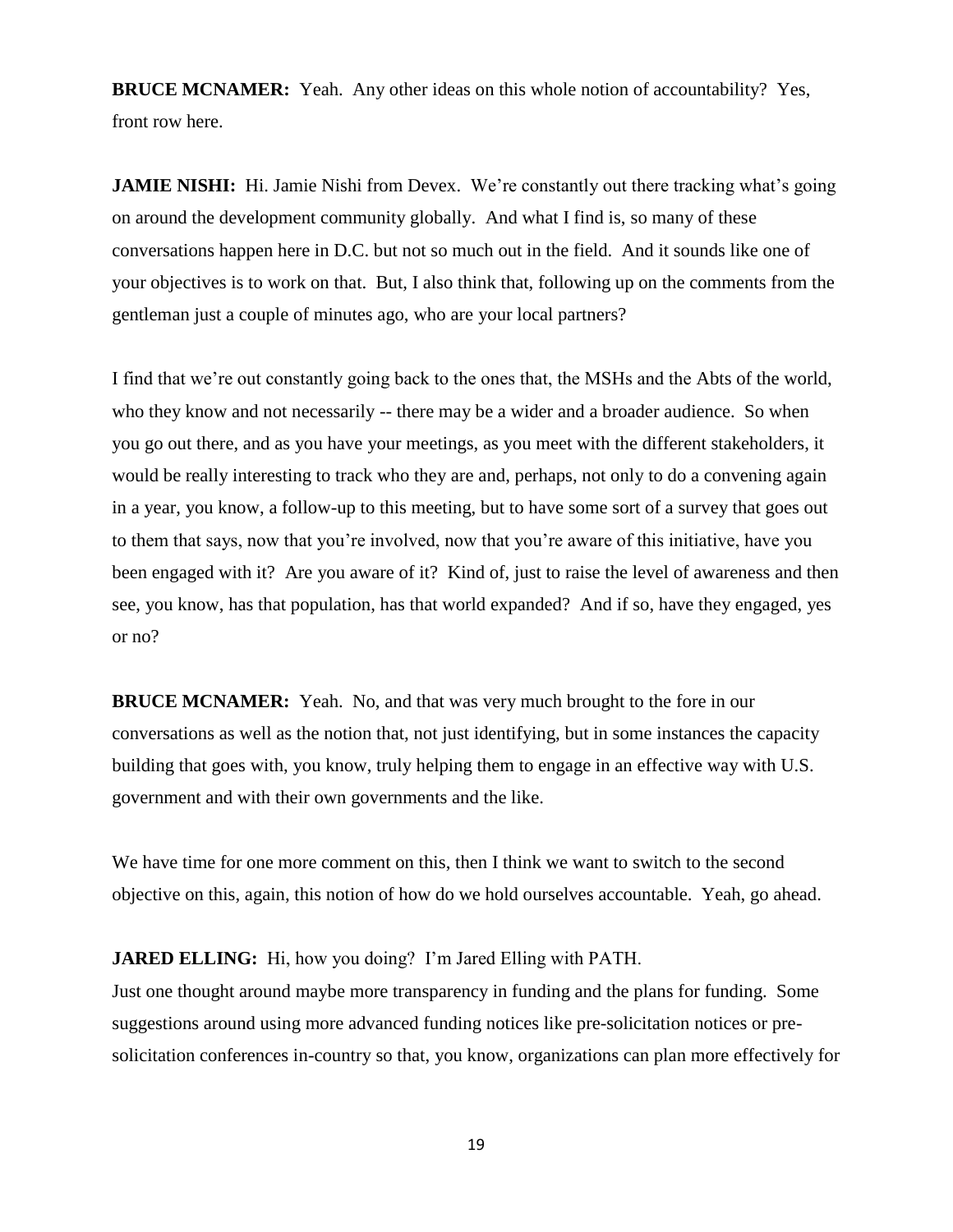funding opportunities and develop appropriate partnerships, and just with more advanced notice of funding opportunities, you know.

**BRUCE MCNAMER:** Thank you. Well, again, we're just scratching again, as we have throughout this process, on kind of the surface of the sort of dimensions of the challenge here and possible solutions. But we did want to make sure we had sufficient time to talk about the second of our two objectives. And, David, I -- you want to lead us off in that regard?

**DAVID BECKMANN:** Well, from the beginning we decided to focus just on a couple of objectives and a few recommendations. [laughs] I think that may be the best contribution that we made. But, the second objective is that the U.S. public and its representatives in Congress hear strong, consistent, and strategic messages about the importance and possibility of eradicating poverty, hunger, and malnutrition, and the progress that's being made from Feed the Future, the broader U.S. government, and U.S.-based civil society.

As we -- even just starting to think about that. Jack Leslie is the chair of ACVFA and he is at Weber Shandwick. And so, he very kindly offered to do a survey of Americans to get a sense of how they're thinking about the world hunger, agriculture, nutrition. And Bread for the World thought that was a great idea, so we said yeah, let's do that. And we added some dollars to make it happen. And to hear what they have learned, this is, you know, like within the last three weeks, what are Americans thinking about these things. We're going to hear from Elizabeth Kraushar from Weber Shandwick and her colleague Anita Sharma from KRC Research.

**ELIZABETH KRAUSHAR:** Thanks so much David. So, with support from Bread for the World, Weber Shandwick and our research arm, KRC Research, conducted an online survey of the American public to help the working group to determine how the U.S. government and civil society organizations can more effectively communicate in tandem to the American public on the key themes of Feed the Future and ending hunger. The survey was conducted from August 19th to August 22nd of this year among 1,000 adults 18 years and older nationwide.

What's distinct about this survey is that it focuses specifically on ending hunger. And how this is different from other surveys, such as those conducted by the Gates Foundation, the U.S.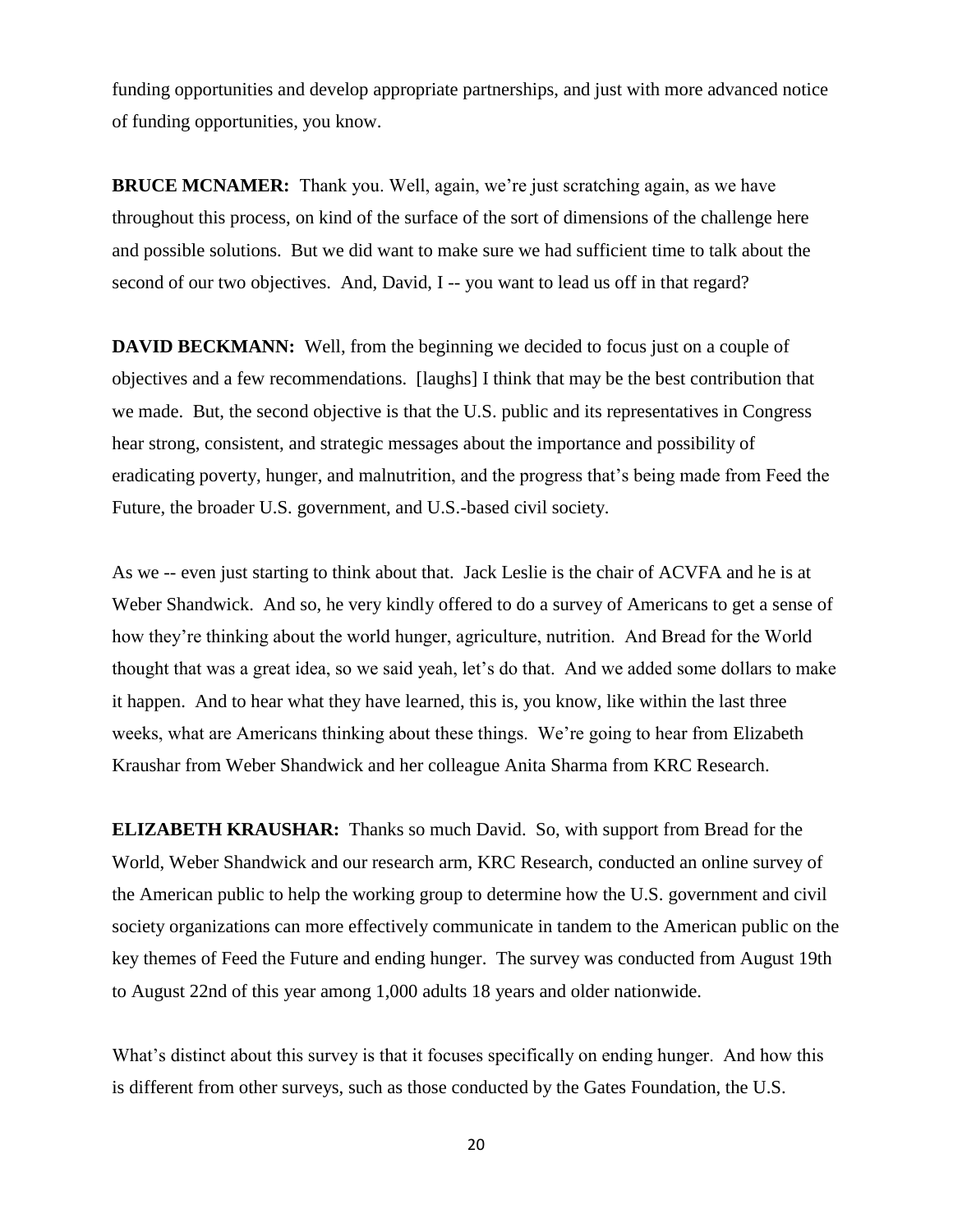Global Leadership Coalition, and Oxfam, to name a few, is that those surveys focused mainly on how Americans perceive overseas development assistance. And what this really points out is that the way you frame the messages makes a big difference. And we'll talk about that in just a bit.

So, just to show an overview of the survey findings. While most Americans believe that ending hunger is very important, what we found is that there is a substantial intensity gap. Meaning that fewer than half feel strongly about the importance of ending hunger. Even fewer believe that the U.S. should do more than it does now. And most believe we can't cut hunger in half by 2015 and come close to ending poverty by 2030.

The survey found that there were also many opportunities that Americans -- making appeals to the compassion of Americans tends to be more effective than focusing on self-interest. Americans also believe strongly in supporting the self-sufficiency of those in developing countries. And another finding that really supports that is that there is bipartisan consensus that supports skills development in developing countries. Furthermore, Americans believe strongly in giving voice to local communities and ensuring that they have a say in local agricultural and nutrition programs.

So when we are starting off the survey, we asked the question of how the U.S. government - how is the U.S. government doing to end hunger in developing countries around the world? And what was interesting, is that 37 percent said that, of Americans, said that the U.S. government is doing too little. Now, this is an interesting contrast with a Gates Foundation study conducted in September of last year that pointed out that 9 percent of Americans believe that the U.S. government, only 9 percent, should increase funding in overseas development aid. Our survey found that 20 percent of Americans believe that the U.S. government is doing too much to end hunger in developing countries around the world. That' the polar opposite, really, of what the Gates Foundation study found of 65 percent of Americans believe that there should be a decrease in spending for development assistance.

So I will turn this over to my colleague Anita.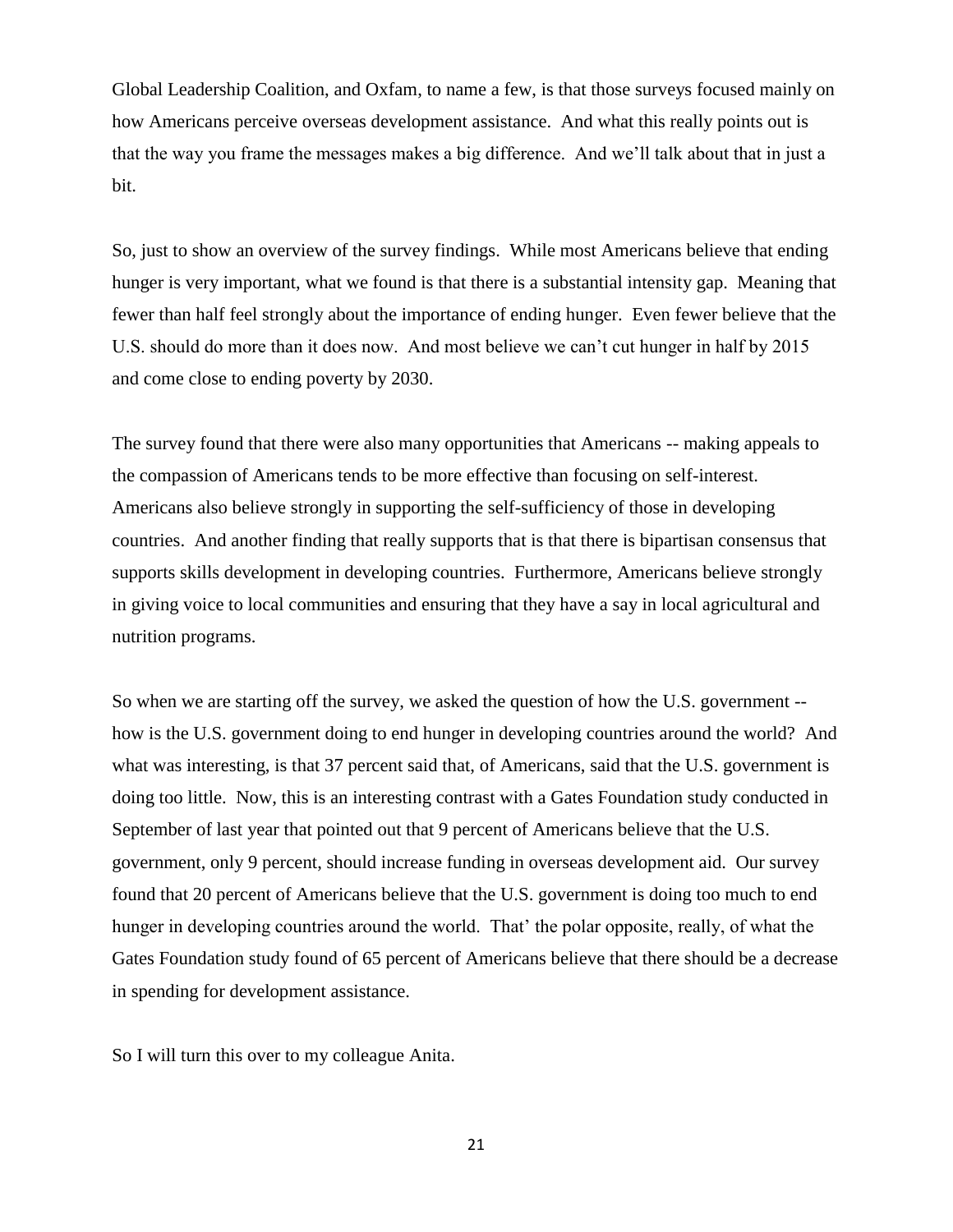**ANITA SHARMA:** Thanks. So, just to emphasize one more point about this slide. I think focusing specifically on global hunger on this survey, as Elizabeth mentioned, really gave us some traction with this question. And we talked about not just should we give more, give less, in terms of framing it monetarily, but should we do more or less. And, as I think everyone probably in this room knows, there is this widespread misperception about some exorbitant amount of money that the U.S. gives for development aid. So, again, I can't emphasize that just talking about it, is how much we're doing, not just how much we're giving, really does resonate.

And if this slide provides a snapshot of where we are, the next couple slides that I want to show you will give you some ideas about where we go from here and really how to communicate with the American public. And, in his remarks earlier Administrator Shah talked about three points that I picked up on. One was this aspirational sentiment, one is self-sufficiency, and the third is partnership. And as you'll see, hopefully, in the few slides of data that I have, the survey results really affirm those three principles quite nicely, so...

So what we looked at is values related to ending global hunger and we saw three different tiers. So if you look at the top two bars, that's where we see consensus. Ending global hunger is really important. That's actually the second most top bar. About eight in 10 believe that. And we see a decent amount of intensity, with 43 percent completely agreeing. And where we see even more intensity and even more widespread agreement, with almost 9-in-10 thinking this, is that the U.S. should offer not just money to end hunger in poor countries but also provide the skills people need to feed themselves. So there's that self-sufficiency argument coming through.

The next four bars, is where we start to see quite a drop-off in intensity. You see that 43 percent number in intensity drops to 29 percent. And these are points around support from the U.S. being important to ending hunger, that we have a moral obligation to do so, that it's in our economic self-interest. So these values don't have as much widespread traction.

And then, lastly, where we really see division is when we focus on money. The last bar, for those of you who might not be able to see it, says the U.S. should increase the amount of money it contributes to ending hunger in developing countries. And there's only 49 percent of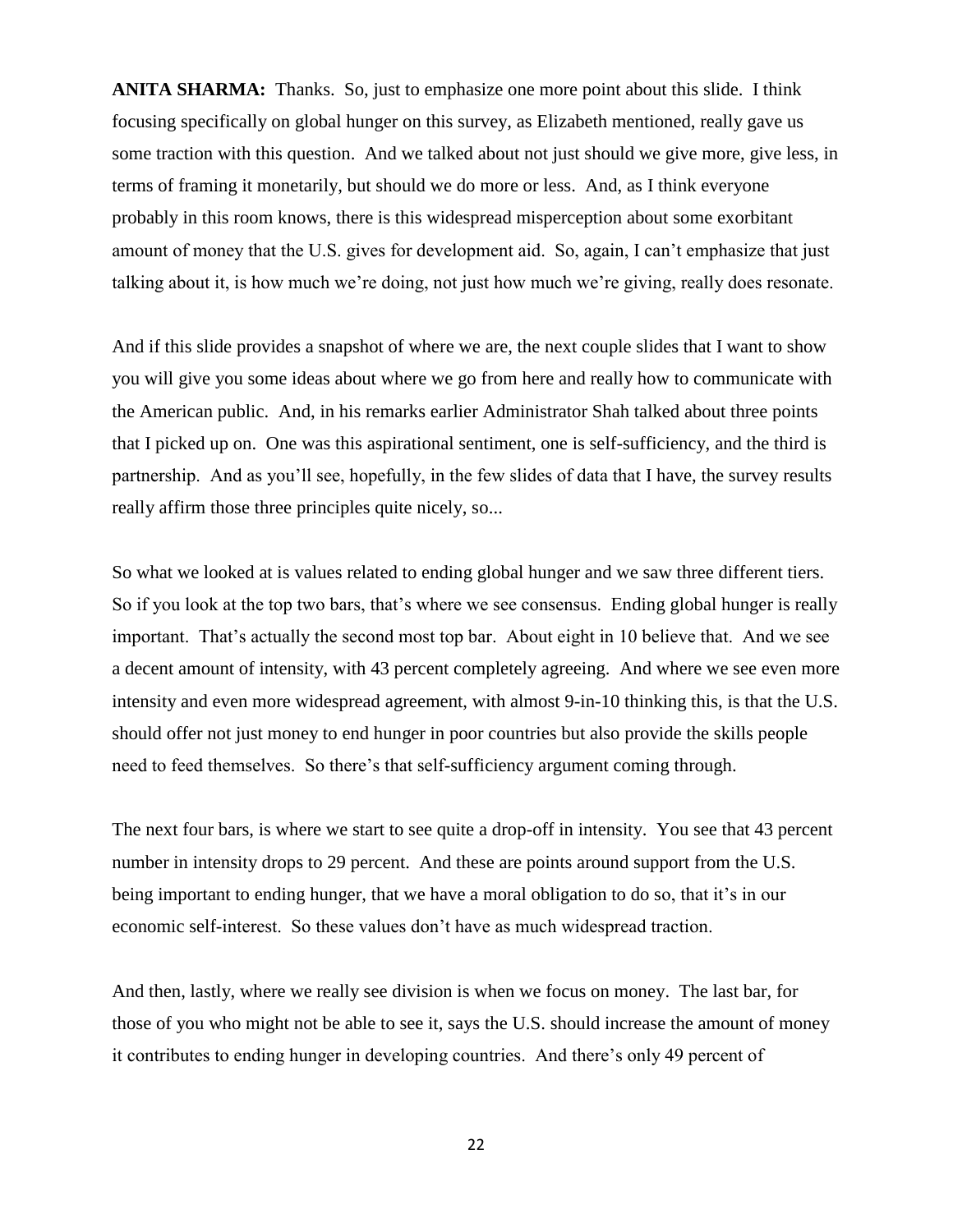Americans agree that. So, again, coming back to that too much, too little. When you talk about what we're doing versus how much we're giving, we see better results.

So, where we do see a great opportunity, and this actually aligns quite nicely with the Gates study that Elizabeth mentioned earlier, is with younger generations, especially millennials, but gen-Xers as well. So younger Americans are more likely to feel the weight, the need for U.S. involvement around this issue specifically. And so you'll see the bars go from, sort of, younger to older. So the red is our millennials, blue are gen-Xers, and so forth. And you'll see that those two age cohorts consistently support U.S. involvement in ending hunger. They believe, majorities believe, that we have a moral obligation to end hunger.

And, then, the last set of bars are about ending global hunger in my lifetime. And so if you look at Americans in the aggregate, less than half actually say it's possible to end global hunger in my lifetime. But if you look at millennials, 79 percent say that that's possible and if you look at gen-Xers, 59 percent. So there's that aspirational sentiment coming through, I think, quite clearly.

We -- the crux of the survey was actually messaging. So we tested about 10 different messages to see what worked best in trying to connect with and communicate to the American public on this specific issue. And the results helped us prioritize the best ways to talk about ending global hunger. The most compelling, salient reasons focus on compassion. And here clear statistics worked, about how one in eight are without food and that there are 200 children who are malnourished around the world. And then we also see real traction with the progress argument, that we've made real progress, let's keep going. And then, lastly, that U.S. involvement is contributing to the self-sufficiency of families.

And in a lower tier -- so these messages were not unsuccessful by any stretch, but we just saw a lower prioritization of them. And, again, the objective of the study was really to figure out the best ways to communicate. Our recommendation is to go with what's highlighted in red. So, but the less salient messaging focused on helping women farmers and then also that ending hunger contributes to our national security. Those just didn't work as well.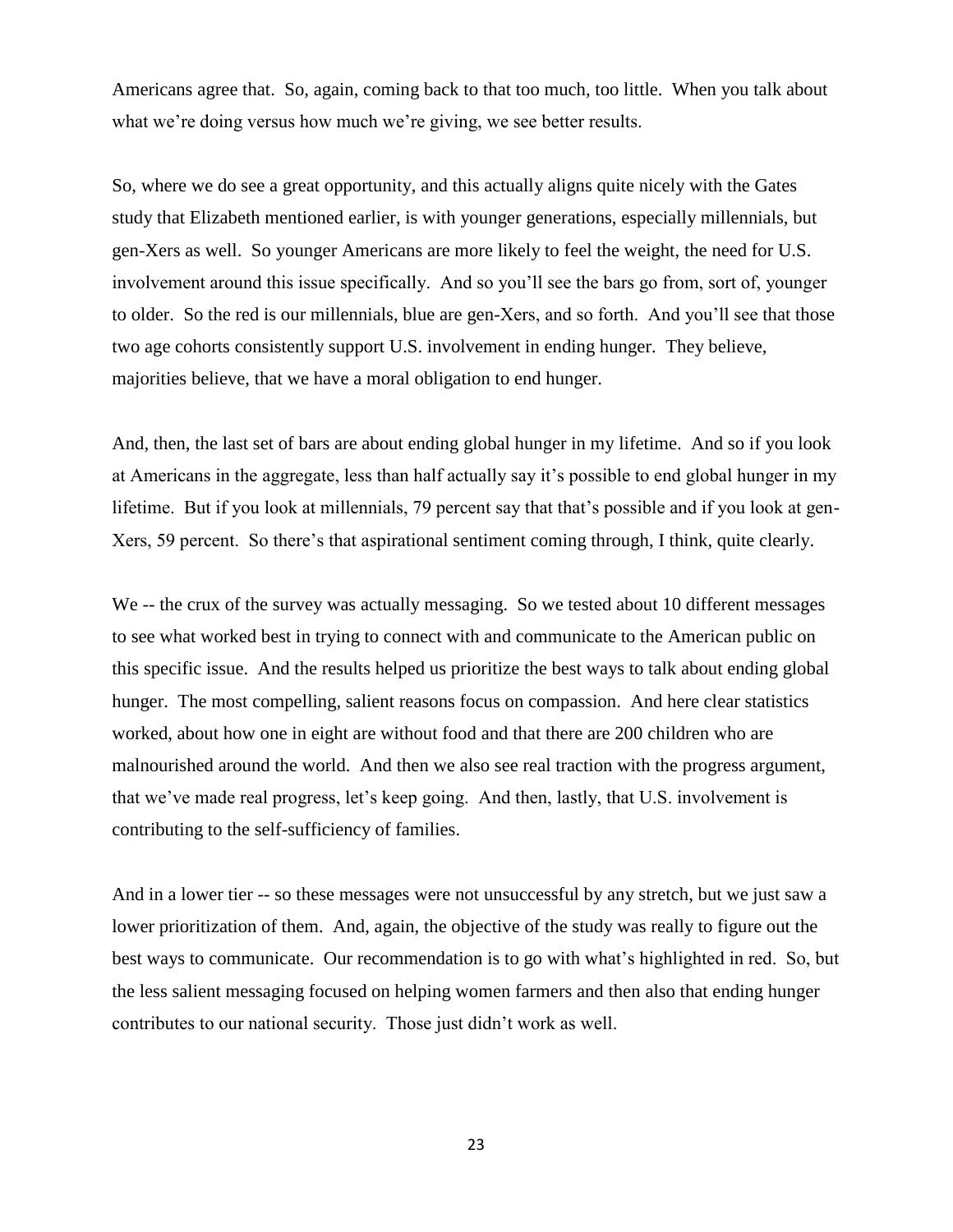And then, lastly, this emphasis on partnership comes through really clearly. In addition to this idea of self-sufficiency, Americans want the U.S. approach to include local ownership and support. So 87 percent think that it's very or fairly important that local community groups have a say in agriculture and nutrition programs and then there's also strong support but to a lesser extent about involving businesses to improve agricultural productivity.

**ELIZABETH KRAUSHAR:** Okay, great. And just to wrap up and to focus on the key takeaways. So, while many Americans believe that ending global hunger is very important, there's still many Americans that don't believe it's possible to meet the goal of cutting hunger in half by 2015 and coming close to ending poverty by 2030. The key messages that stood out really emphasized the self-sufficiency of those in the developing world as well as focused on progress that we've made to date. And there's real opportunity to tap the younger generation and to -- who are more likely to support the U.S. taking action and ending global huger. And, finally, the research findings also showed how important it is to engage local community groups and include their voice in the way that agricultural and nutrition programs are run. Thank you very much.

## [applause]

**DAVID BECKMANN:** So then if you'll look at the recommendations from the, from ACVFA, what -- we were struck at how fragmented our communication with the American public and Congress is. So across the U.S. government, these 10 agencies put out their own press releases, and new initiatives are launched, and there's some buzz around a new initiative, but it's pretty infrequently that we've seen a broad communication about what our country is doing to help, for Feed the Future, reduce hunger in the world.

And then, also within civil society or universities involved in these issues, we all have our own take and our own -- so it's really Bread for the World that's ending hunger and the rest of you --

[laughter]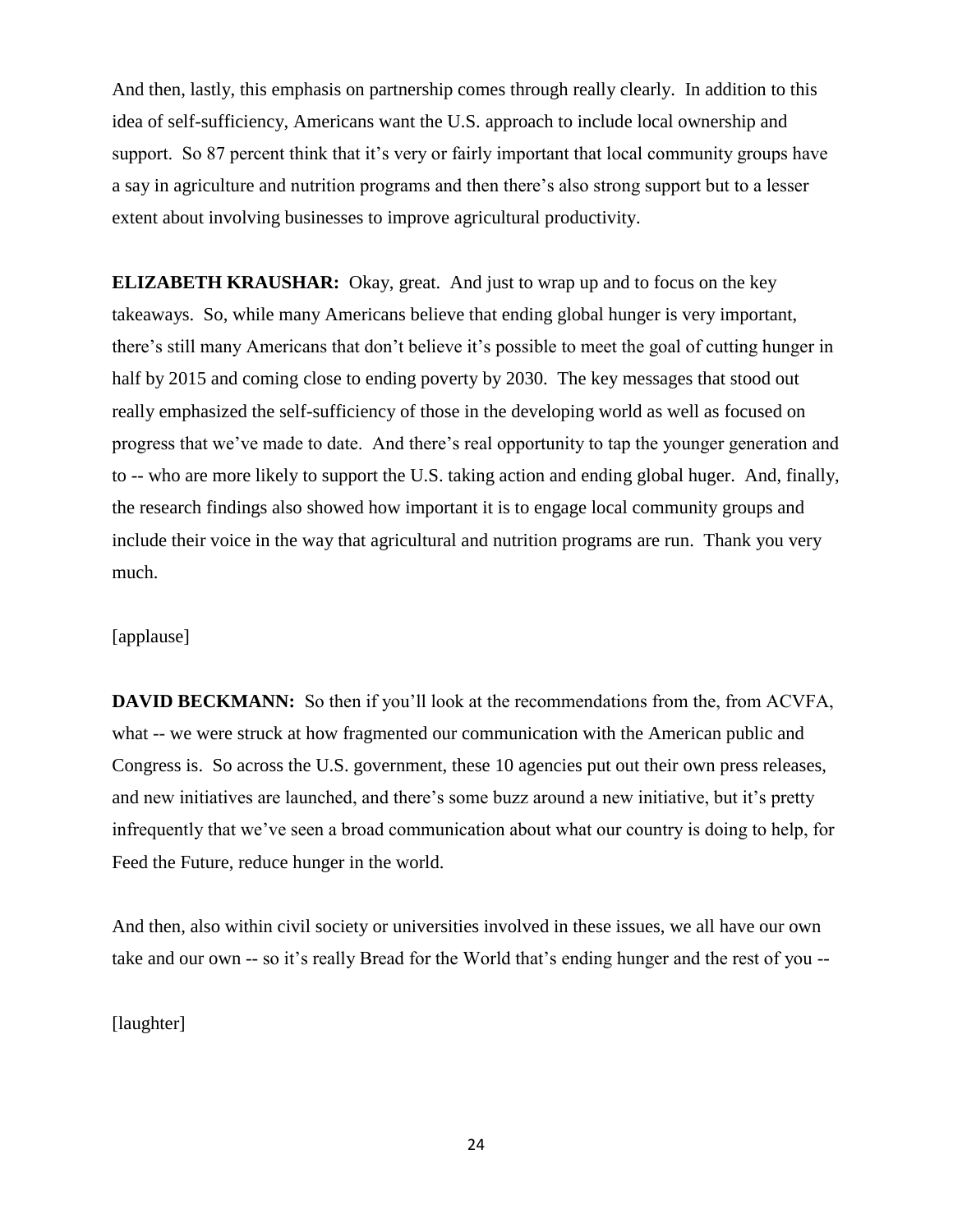You know, maybe you're -- but, you know, it's not that we can't say what we're doing, but our vision was to see what could be done to get more collective or aligned messaging that would move our, move the people of this country and their representatives in Congress.

So Carolyn Miles is the head of Save the Children. What are your ideas about what that might look like if we got better alignment?

**CAROLYN MILES:** Sure. Well, I think, first of all, we have a really unique opportunity. I think the data here shows that, actually, this is something that will break through. And for those of us that work on this issue every single day, and I know many, many, many of you do, you know, it's an issue that does resonate with the American public. So, I do think we have an opportunity. I also -- you know, these days I'm really alarmed at the, kind of what you see from the American public on this isolationism almost, of, you know, we really don't have to do anything outside of the United States. And I think this gives us an opportunity, if we seize it, to actually break through on that issue.

So, you know, I think there were a couple of key things out of the research that we need to take forward. There was the issue on millennials, and we already talked a little about that, and people were talking about Facebook and platforms and using students, so obviously there's a huge opportunity there. I think the idea of actually having some kind of a platform where we can gather the messaging that we're all doing and giving both, you know, the 10 agencies within the U.S. government an opportunity to do that, but also, all the civil society actors that are out here. Again, all of us doing our own thing and could we, you know -- our messages may be slightly different from the U.S. government, but could we amplify those messages, and each of us would probably use that research in a slightly different way, depending on our constituents, depending on how we, you know, talk to our publics, but I do think there's a -- there's a great opportunity to put together a platform that we could -- we could all use.

I think, there's also the ability to take some of the tools that we're each using and develop a common set of tools, whether it's a Facebook page, as came up earlier, or another set of communications, because it's going to take, you know, with -- we have this great, you know, opportunity, as I said. But it is going to take a huge, huge amount of work to break through on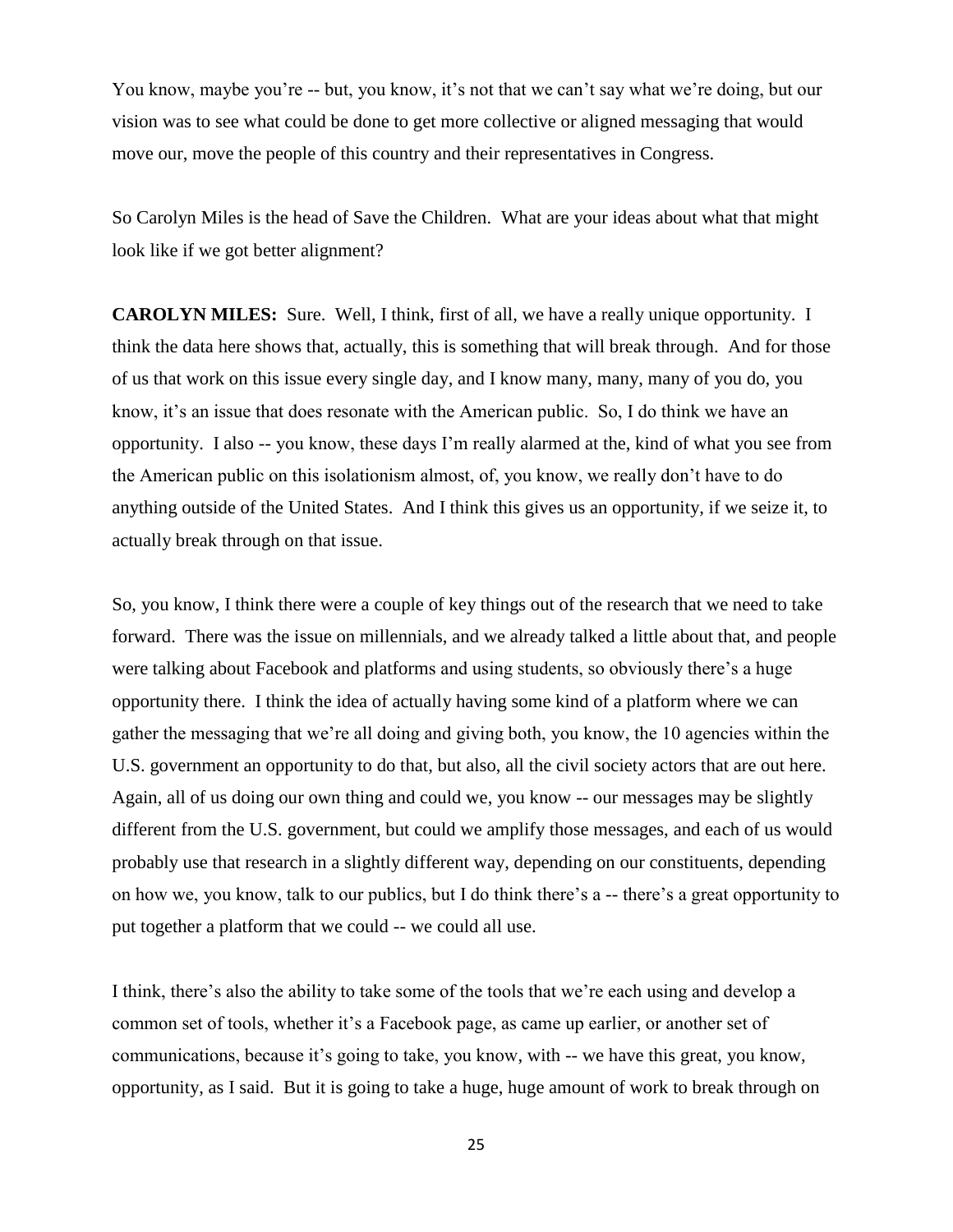the issue of hunger; and we've all been talking about hunger for a very long time. We have this skepticism about, you know, can we really solve this problem in my lifetime? I think the millennials have a longer lifetime, which is, which is why they're so positive. But, you know, we obviously have skepticism here. It's going to take something collective for us to actually break through on this, and I think this is an opportunity, not just for how do we amplify the messages that, you know, Raj and Tjada and Jonathan are working hard on, but how do we collectively bring our messages together as well?

And I do think it's an opportunity, not just on the issue of hunger, but actually to turn people's minds around, on terms of the effectiveness of aid. And we talked a little bit earlier, this is a real success story, and the vast majority of the American public don't know it. So, I think a collective action of platforms, some common sense of tools using, you know, technology certainly would be some of the recommendations, but I'm sure our audience has more.

**DAVID BECKMANN:** Let's just first, Tjada McKenna, you're my -- one of my favorite government bureaucrats.

[laughter]

From the perspective of a leader within our government, how do you see this?

**TJADA MCKENNA:** That's very high praise, thank you.

[laughter]

### **DAVID BECKMANN:** It is.

**TJADA MCKENNA:** Our Feed the Future communications lead, Wendy Coursen, Wendy, can I embarrass you and ask you to stand up for a minute? Wendy Coursen has agreed to convene a meeting on objective number two in October. Obviously, we -- we're very appreciative of the work that Weber Shandwick has done, we have a lot of energy for how to communicate to the public and we are happy to serve as an observer, or as a facilitator, where appropriate.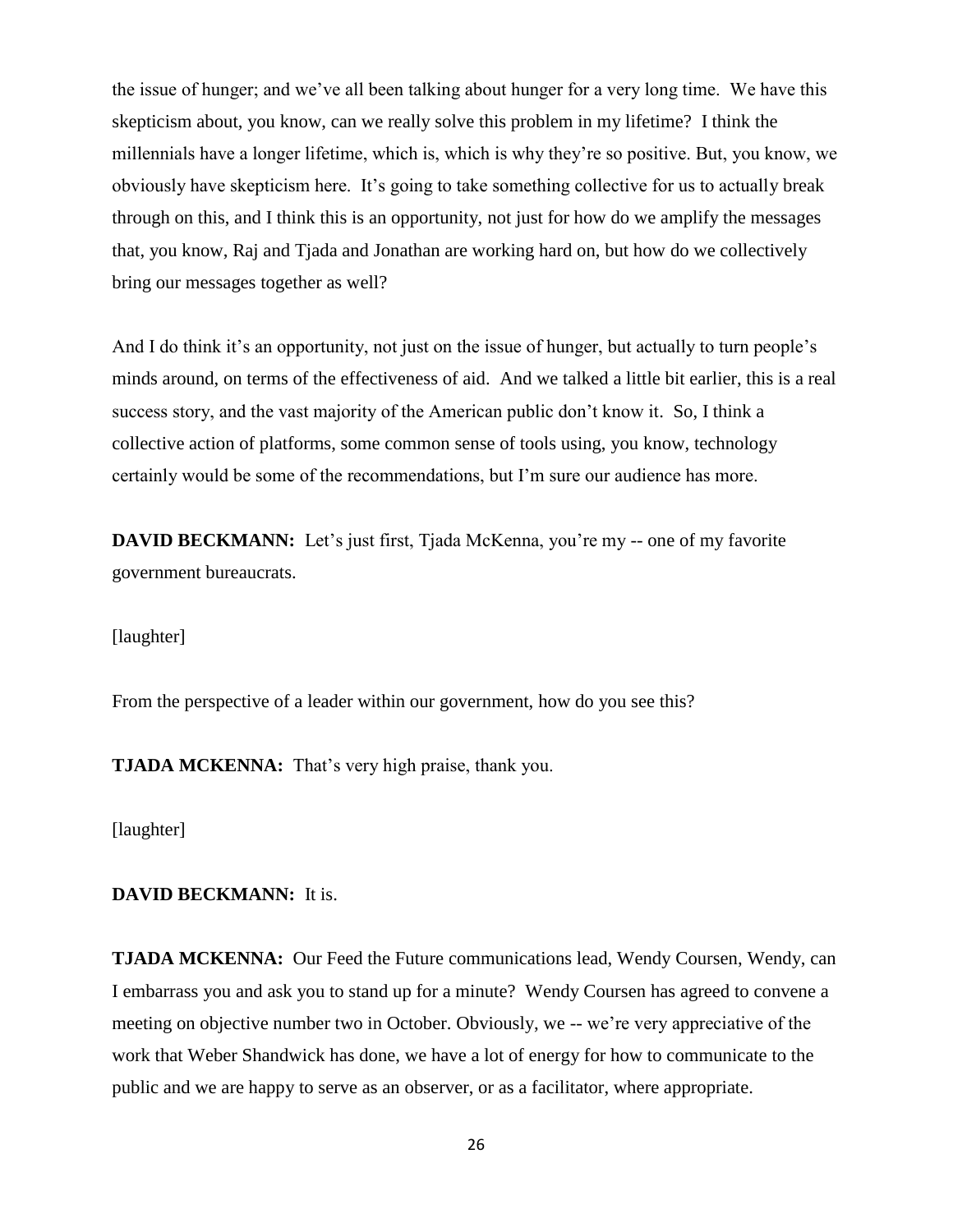Obviously it's, you know -- I think we all -- we have common goals, although we might not always be one-to-one online all the time. So, I think what Wendy's challenge -- and Wendy leads a group of communicators across the different USG Agencies on Feed the Future, so Wendy has agreed to convene a meeting and we want to continue to work with you against objective two, and facilitate that conversation and play the role that's appropriate for us in this as we keep going on.

**DAVID BECKMANN:** Okay, the floor is open for comments from all of you about the -- about what we learned from the survey and also about how can we improve our collective messaging. Over here.

**WENDY HEIGES:** Hi, thank you. My name is Wendy and I am with the American Red Cross and I'm looking at one of the slides about personal commitments that compares giving and time that the youngest generation and older generations contribute to hunger related causes, and we've been talking about millennials and the tremendous opportunities there, but I would suggest to you that there are lots of intergenerational opportunities that we can explore. So, for example, you know, there are people embarking on encore careers, there are people who are really interested in learning from younger people. So the extent to which we can kind of unite generationally, I don't think we should push that aside. I think we should focus on all generations, including, you know, the book-end generations, if you will. Thank you.

**DAVID BECKMANN:** Thank you. Over here.

**RORY ANDERSON:** Thank you. Rory Anderson with Child Fund International. David, to pick up your point about fragmented messaging through the government and how we can bring together our messaging with civil society, my question is where is the White House on this? And maybe I direct this to Jonathan and to Tjada, because I think if it's coming from the bully pulpit of the president, I mean he's going to have a lot of pull on the country and can get that message about we can end extreme poverty. And, so, perhaps, you know the faith-based office and neighborhood partnerships, that's a means or a platform to push it out to the public. And then I think in terms of thinking in terms of how do we bring together our collective messaging, I find that, when the White House convenes events, people come.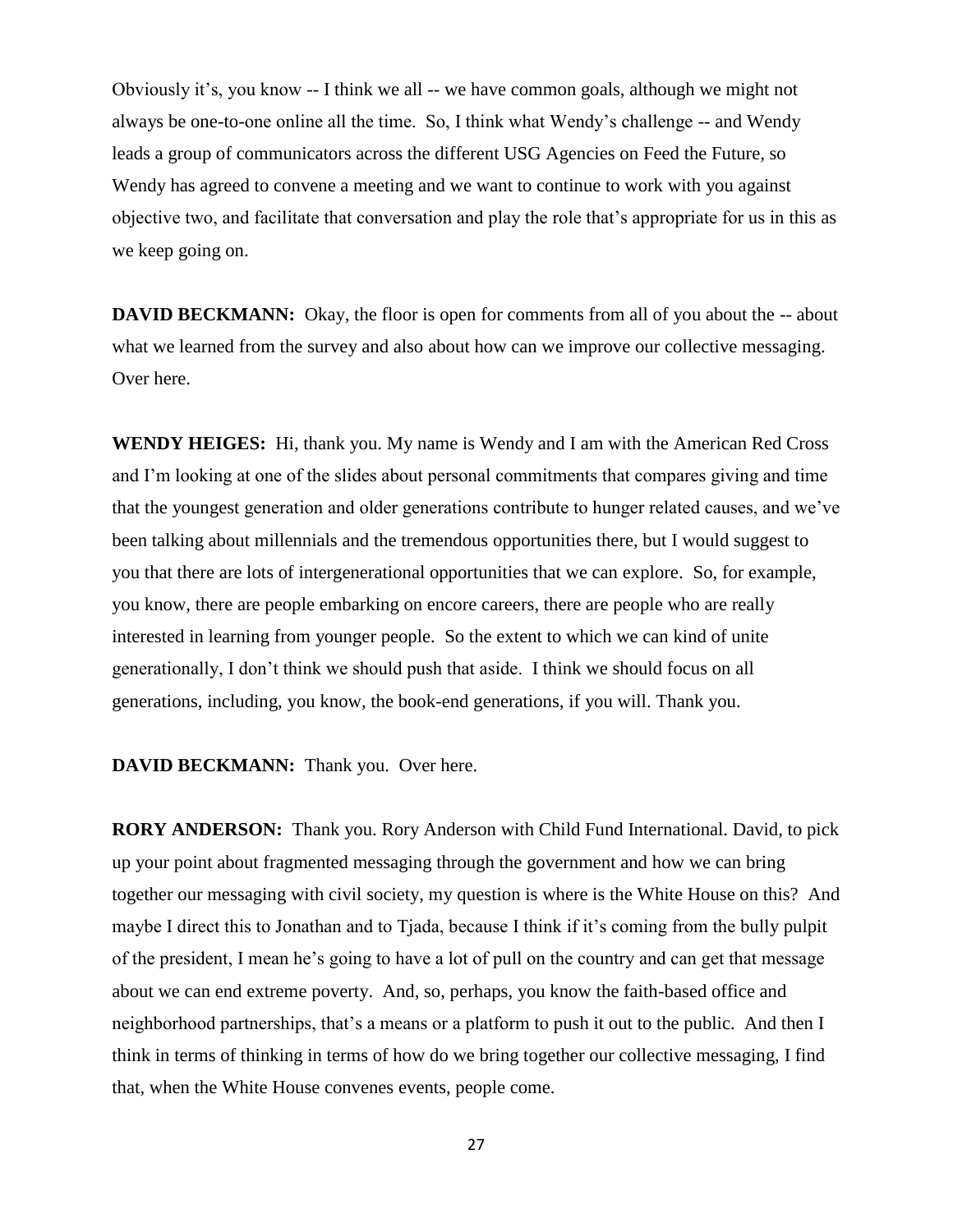**DAVID BECKMANN:** Jonathan, can you speak for the president?

**JONATHAN SHRIER:** Yeah, maybe just a quick reaction on that is - it was only about a year and a half ago in this very building, in a different wing of this building, that President Obama did give a lengthy set of remarks at an event that was convened around the topic of food security and he talked about the progress that we were making through Feed the Future and other government programs. And he -- it was also the occasion for launching a new G8, Group of Eight, initiative, the New Alliance for Food Security and Nutrition. So, and that's not the only set of remarks that the President is giving. More recently, he was on a -- on a trip to Africa, and during his stop in Senegal, he gave a longer set of remarks and at other stops on that same trip, he also spoke about the importance of ending hunger.

In this year's State of the Union address, he also set out this objective of ending extreme poverty in two decades, which, as those of us who work on food security know is very intimately connected with the effort to end hunger. So the president's been out there, and members of his cabinet have been out there over time. I think what we're hearing from David is -- and from others, is the idea that there are variations on the message from different spokespersons from the administration. Different senior administration officials will tend to talk about their agency's programs. Just as David said, you know, he might talk more about what Bread for the World is doing and Carolyn might talk more about what Save the Children is doing.

But -- so the question is, how can we all come together, coalesce around common themes, so that we get through to the American public and show, as this Weber Shandwick study suggests, that we are making progress, that this goal is achievable, that we can end hunger and extreme poverty and under nutrition in our lifetimes, if we put our minds to it and put our shoulders to the wheel, in terms of actions, towards that objective.

**DAVID BECKMANN:** Sam Worthington wanted to make a contribution.

**SAM WORTHINGTON:** So you got milk? Know the concepts? Got the end of hunger? I think our challenge is, we have lots of brands, we're out there fundraising, [unintelligible] of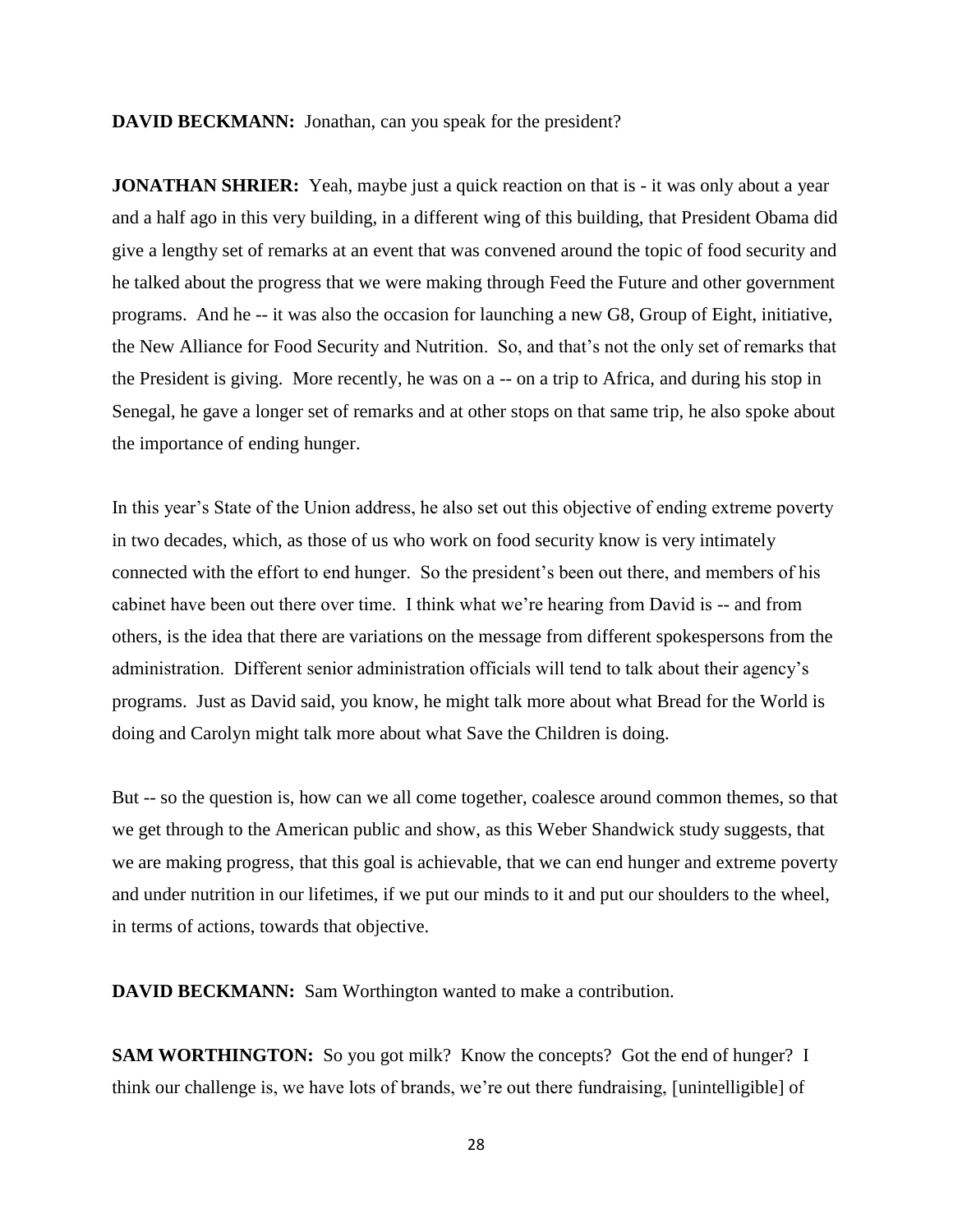those brands. I saw in Haiti when we were sort of pushed as a civil society community, all of a sudden we did have five or six core messages across 20 organizations, talking to the same ones. I think we have to move from doing this defensively to doing it more collectively, and I think the new part here is can we then do it with the U.S. government? And I think that's the leap, of not - - is not about raising resources, this is not about doing it defensively, but it's finding the core set of common five or six messages, hammered over time, across different brands, but in alliance with the U.S. government to amplify each other. I think that's the vision of what we're trying to pull off.

#### **DAVID BECKMANN:** Here's a comment.

**BILL ABRAMS:** Bill Abrams with Trickle Up, and actually, before I started doing this about eight years ago, I spent a lot of time working in marketing in various ways. So I guess it's two observations to add to what Carolyn and Sam had said. One is the U.S. NGO sector, all those charities out there -- all dump hundreds of millions of pieces of mail in people's mailboxes and it's my belief that most of what the people in this country know about poverty and poverty alleviation, that's where they learn it, not from the evening news, not from the New York Times. So we have a tremendous collective voice, we have control of it, we don't have to wait for anybody to do anything. It's a question of how do we mobilize that.

The other comment is I think, you know, Carolyn talked about isolationism as a worrisome trend, and I agree and I think there's also just this general cynicism about aid and development efforts of all kinds. So all of these messages align and if we, you know, pull ourselves together to do that, it also supports our underlying messaging for each of our individual organizations, that what we do works and makes a difference and is worth doing and is a smart investment. So it's great to see the sector step up and be a part of this. Thank you.

**CAROLYN MILES:** Yeah, and I would just add one thing, that this has actually been done in other places. So if you look at the U.K., for example, and the "IF" campaign that was just done around the G8, I mean it's not an undoable task, so we do have some models we could look at.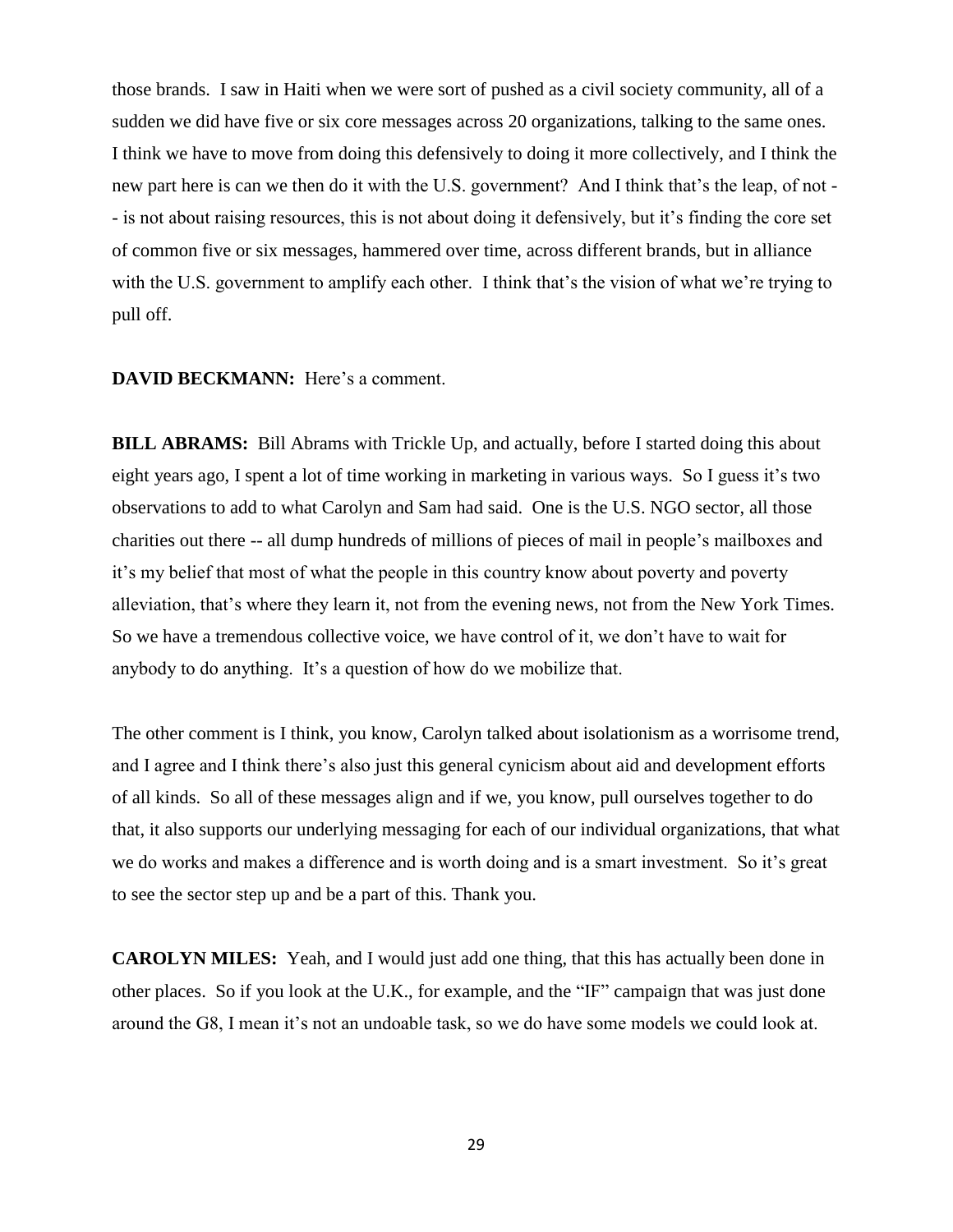**DAVID BECKMANN:** It doesn't have to be cozy like in the case of if there's some shared messaging between the government and civil society, but there's some oppositional messaging, too. So it doesn't have to be -- it doesn't have to be cozy. It -- but to be in the same world, you know, to be talking about the same goals, and then civil society maybe can be pushier than the government wants to be or vice versa. Introduce yourselves, please.

**TONY HALL:** Tony Hall, the Alliance to End Hunger. You know, I think these hunger organizations and all the different groups that are in this room, one of the things we have going for us that we've never really put to use is we've never come together as an organization or as a team and really helped get people elected. We are a bunch of nice people and when people vote against us, we let them get away with it. And now the government can't do much about this. But, when I look around this room and all the nonprofits that are here, and all the people that we represent, all the people that we have connections to, the food banks and soup kitchens and all the other people in this country that represent poor people, I mean, you talk about a constituency that has never been organized. If we can ever organize ourselves and ever come together, and agree on a couple candidates, we would scare the heck out of these politicians in Congress, because the one thing that scares congressman are votes.

And take it from somebody that has run 17 times, and I lost once, but I can tell you the one thing that gets the attention of Congress people is people that can vote for or against them.

As hunger advocates, we have never organized. Never. If we took a couple seats and went after some people, in a good way, and showed that we are -- have some power and some clout, we could compete and maybe start to be a lot more effective and show that we have a constituency that's unbelievable. We're too nice. And we got to take off the gloves here. And I think we have to do that in the presidential election coming up, which, I know Bread for the World is thinking about. And we need to pick out a couple of congressional seats and make examples out of people. Those are my thoughts.

**MARIE LICHTENBERG:** I'm Marie Lichtenberg, director for International Partnerships of Humana, People to People. We're a federation of nonprofit, locally managed and registered organizations worldwide. My comment is on how do we leverage the question about doing more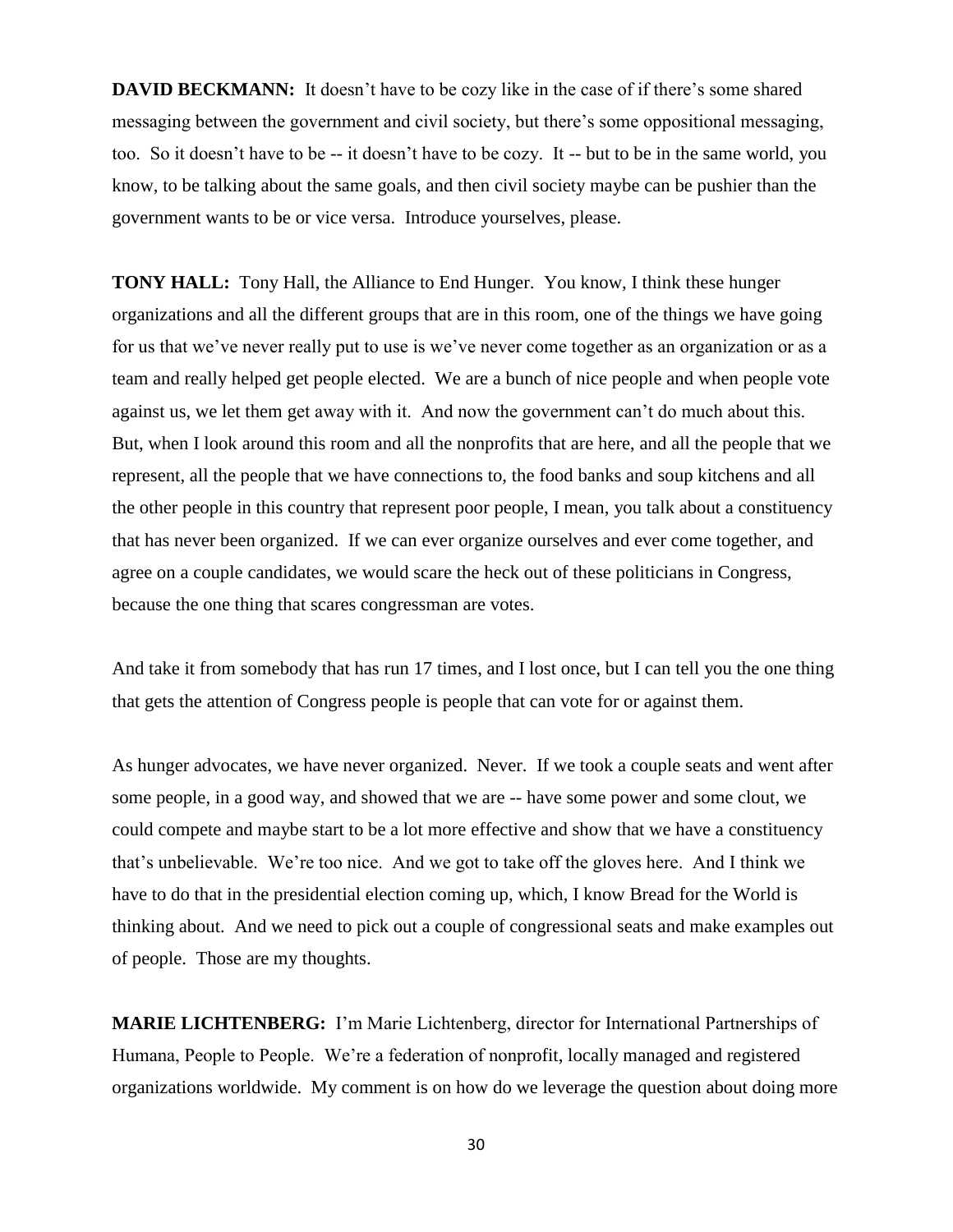to end hunger. And I think one of the things we have experienced, really, at the local level, at the country level, is, if we had -- I know USAID and certain priority Feed the Future countries, has a -- have a person responsible for Feed the Future, but, if there could be a specific position, a very clear job description that would work across the United States or the USAID agencies, U.S. agencies, USDA, Peace Corps, whoever is engaged in ending hunger, that would help because USAID Forward is also about leveraging; and leveraging, you get it from national governments, you get it from civil society, but a coordinating role that's not just coordinating the top funders, but all the players at the country level would give access to a lot of more important players on the ground.

And I think that -- and I totally agree with Administrator Raj Shah on the question about the importance of involving national governments as key players and create that country ownership that we are all talking about, but that we won't implement it, such a position would also work very closely with the minister of agriculture, the president's office, across all the players, so that we more can coordinate one voice to ending hunger.

**GRETCHEN VAN VLIET:** Gretchen Van Vliet with FHI 360. I think emphasizing the multisectoral integrated nature of what we need to do to accomplish this goal is critical. I think it's telling that business student, that engineering student, that professional in HIV care and treatment, in reproductive health, in gender and women and girls, and emphasizing a more integrated approach and how you as an individual from all of these different sectors can get involved is critical.

**DAVID BECKMANN:** Just the, what the task force came up with, is two recommendations in this area. One was the idea of some kind of platform that would coordinate -- or would help all different kinds of groups to coordinate our communication. Not that anybody's going to tell you what to say, but it's civil society, academia, the private sector, U.S. government agencies, so there could be some sharing about what we know about how to communicate effectively, some sharing of messages, and maybe some alignment of our messaging. So I'm glad we're going to have our first meeting. I really appreciate that.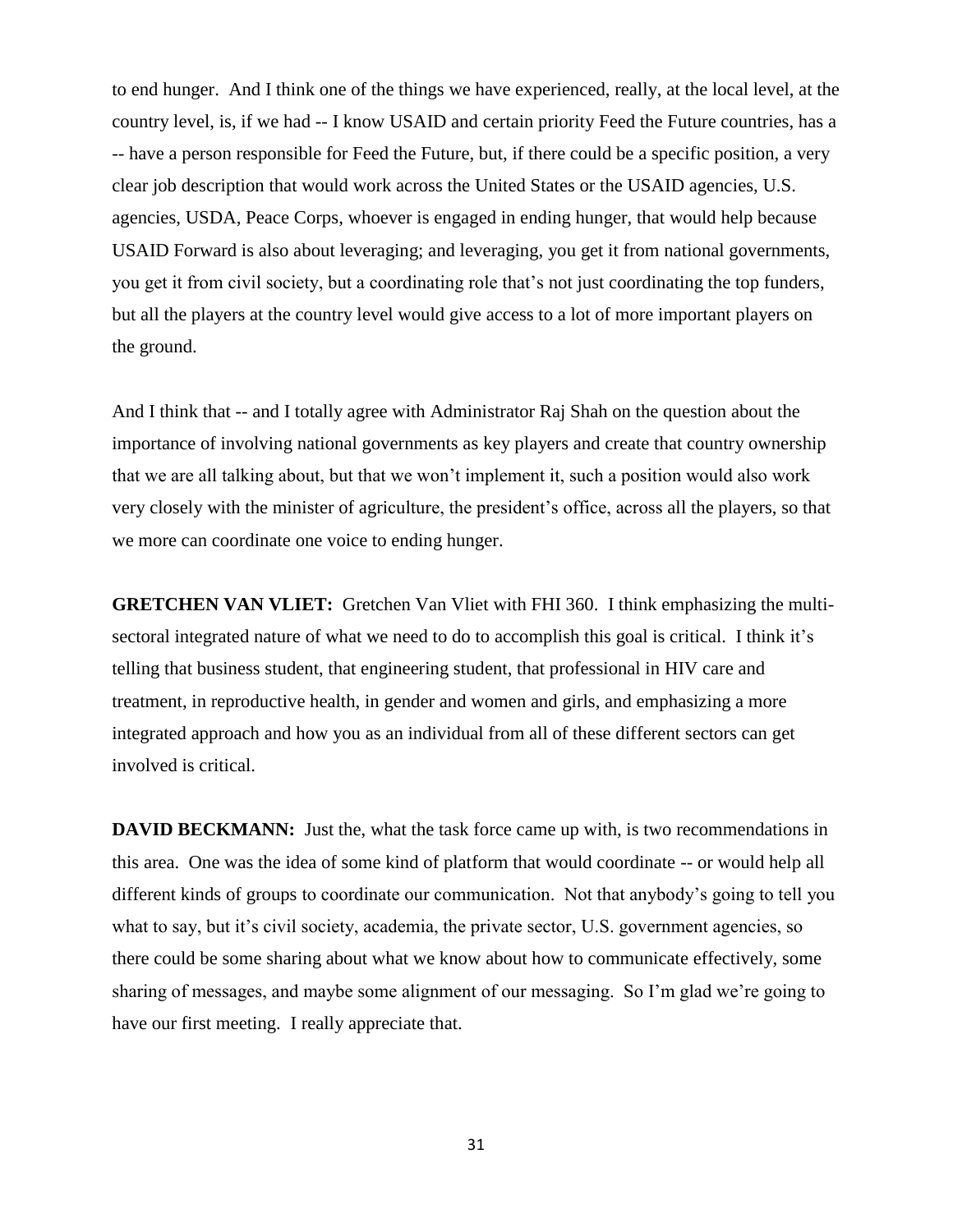And then the second, the -- that was recommendation number five out of the six recommendations. The sixth recommendation has to do with messaging about what we do collectively. That is, so it's not just what my agency does, it's not even -- it's not even just what civil society does or what the government does, but we think there's power in saying that our country is making a real difference, and we know from the survey that Americans like to -- they like the fact that government works with civil society, that government's working with business.

So that messaging that we, as a country, are contributing seems to be a powerful message. More than just saying Feed the Future's great, or Bread for the World's great, it's that we're, as a country, are contributing.

The other thing, this is just me, but, I think the president's message, I'm clear -- just actually after talking to Raj, and I talked to Gayle Smith recently, and the president's over -- he has decided that his overarching message is that we can end poverty in the next couple decades, extreme poverty. Now we know from the survey that you got to say that in a -- the fact that roughly half of Americans believe that and a lot of people don't believe that, you've got to say it in a way that acknowledges the fact that half of the people we're talking to are going to say, "are you kidding me?"

But, on the other hand, we know -- I mean, if you would have done this poll 10, 15 years ago, you wouldn't have half of all Americans thinking that they could end hunger in their lifetime. And we know that for the people who believe that, it's very energizing. So in any case, the president's made a decision that the overarching message of the White House is that we can end extreme poverty in a couple decades.

So I think, also, as we message about Feed the Future and world hunger, it goes, in my mind, if we're going to align with the bully pulpit, we need to say that what we've done to end hunger, what we've done as a country to stop the AIDS pandemic, what we're trying to do to provide power in Africa, all these things are contributions that we, as a country, are making to end extreme -- ending extreme poverty in the next couple decades. I think we should quit.

[laughter]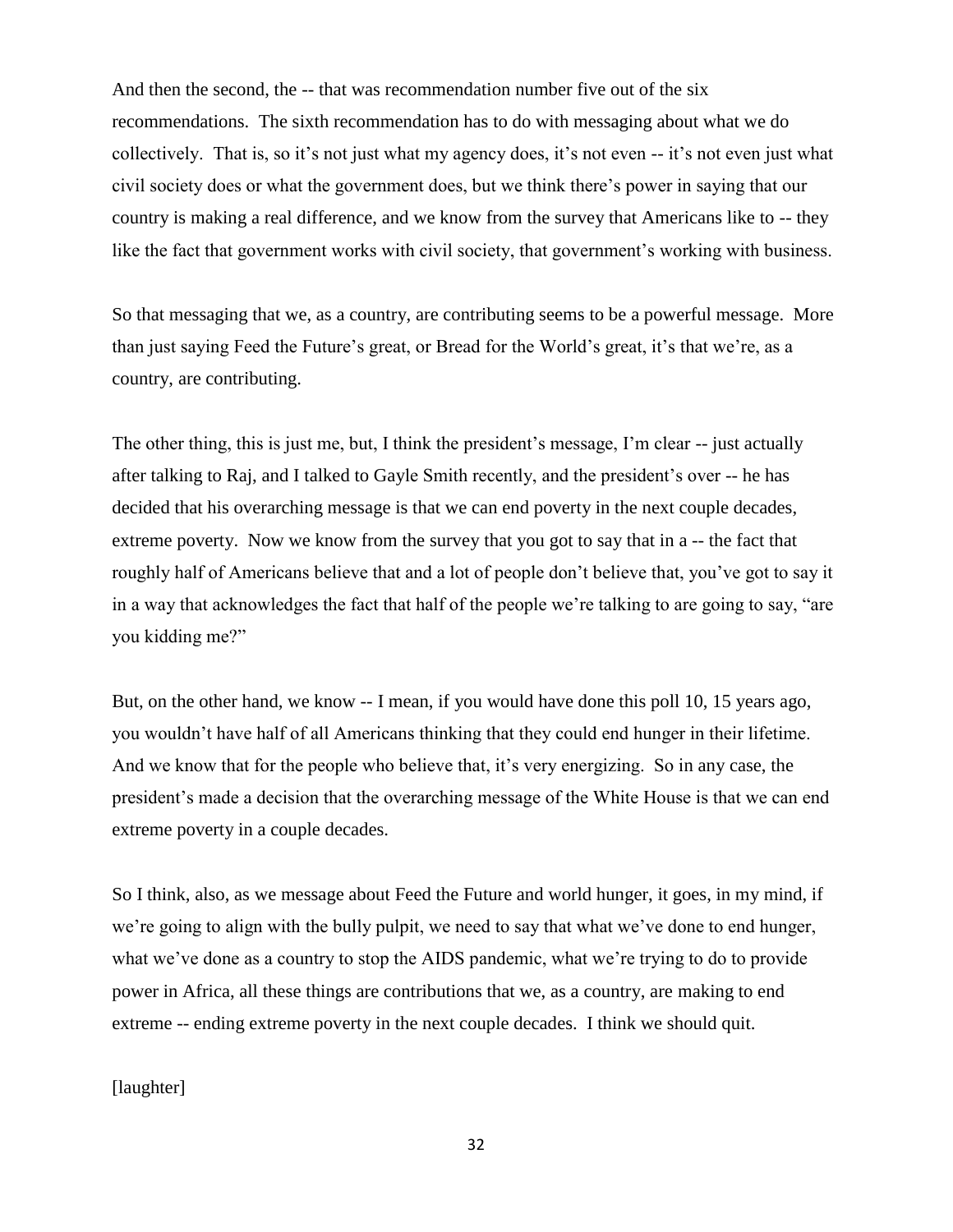# **CAROLYN MILES:** While we're ahead.

**DAVID BECKMANN:** We should get to work. Anybody else on the panel, and Bruce, do you have a final remark? So Raj, it's up to you to sum.

**RAJIV SHAH:** Well thank you, I'm just going to thank everyone for being here and the outstanding comments and insights. I particularly want to thank Bruce and David again for your leadership of these efforts and Carolyn and Sam, for your partnership and insights and Tjada and Jonathan for implementing this going forward with your outstanding teams.

Let me just say -- let me react to kind of both sections of this conversation and then share with you a -- or ask, make a request of you, as you walk out today.

The first piece and the first objective and the recommendations, I know you all have seen them. I want to just offer a special thank you because they are, indeed, specific and actionable, and whether it is establishing outreach points of contacts in missions or adopting criteria from the interaction stakeholder engagement criteria guidelines, using the diplomatic channels we have to connect the feedback we get from civil society to local governments, or implementing what was referred to I think as social accountability audit into what are our standard mid-term project evaluations. These are all very specific points that we can track progress. I love the idea of putting this report card out in a public setting and you hold us to account as to whether we get these things done in the Feed the Future countries and programs going forward.

I also want to thank the group assembled here because your additions to the recommendations around pre-solicitation notices and how we engage local partners and making that transparent are all excellent ideas that we really want to take into consideration. So thank you for a very robust set of recommendations, and our commitment will be somewhere putting forth a report card that allows you and us to see are we doing these things and are we getting better and more effective in that regard.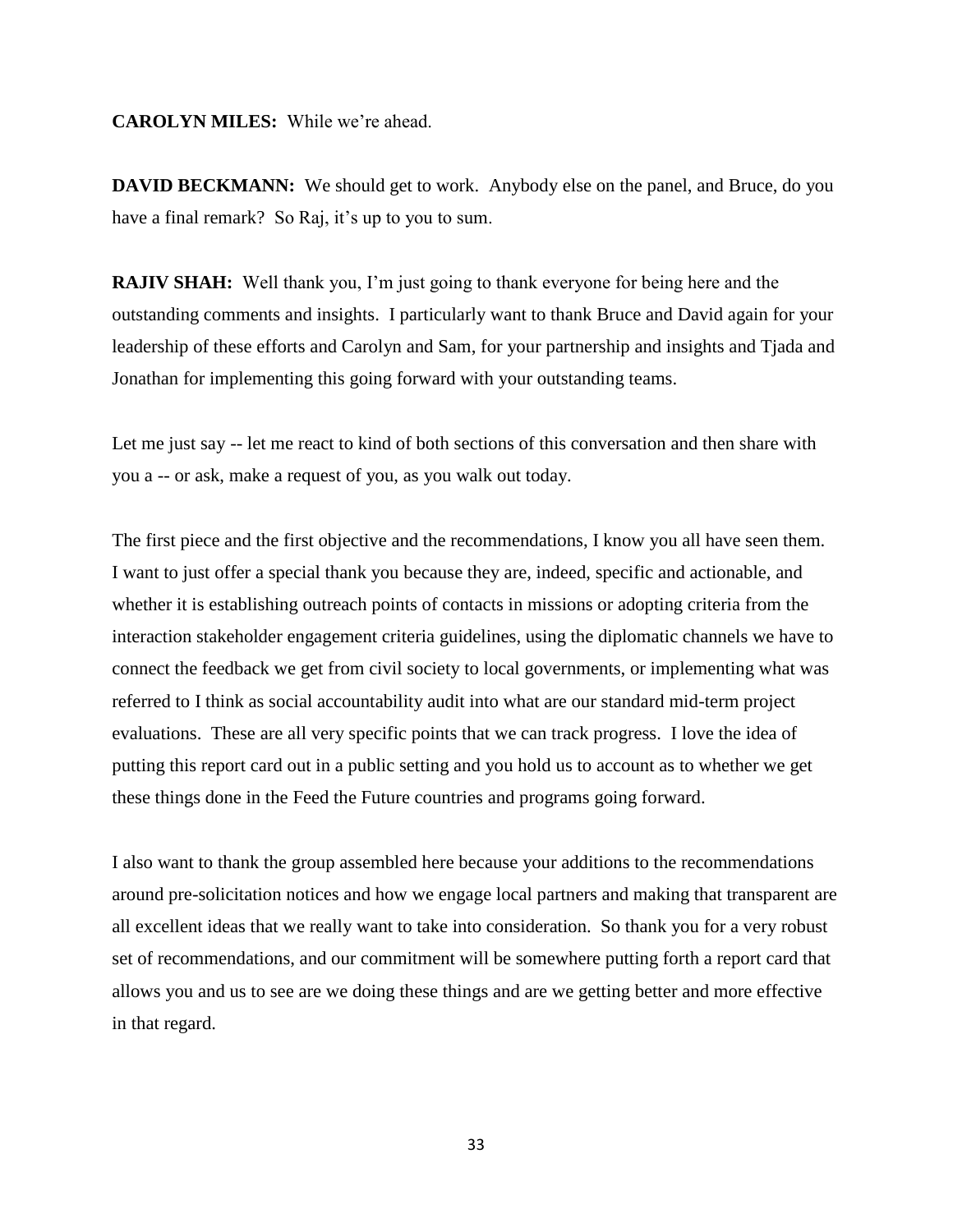On the second discussion on messaging, I want to thank our colleagues for sharing what is really some inspiring and challenging data but it gives us all hope that we can move forward in a way that is unified and consistent.

I would just point out that in many aspects of political management, life here, people come to you with recommendations around messaging and they are far and wide highly aspirational or more targeted to specific constituencies. But there is a clear understanding that message is most powerful when, in fact, tied firmly to reality data human experience. And some of the things I take away from this presentation and this discussion is that the message of we're making progress, the message of this isn't just about money but about skills and partnership and technology and engagement. The message around what is achievable. These are all not communications attributes or messages that have been constructed and tested, but they actually reflect the outcome of 15 or 20 years of work and effort.

And Tony, I'm glad you made the comment you made. Without reacting to that I'll just thank you for your many decades of service on this issue. But, you know, folks like Tony and many of you that have been tracking this and working their hearts out on this issue for a long time know that the state of data and achievement and what's possible has changed because we've evolved the core effort here. And I think that gives us the opportunity to have a shared message platform that communicates things that are realistic, evidence-based, and effective at inspiring a big proportion of the American people to do much, much, much more to end hunger in our lifetime.

I'd like to just close with a request of each of you. You know, as I heard the comments they fully impressed upon me the extent to which this is a community of partners and the extent to which you have a president who cares deeply about ending hunger in our lifetime. You have a president who has, in case some of you haven't noticed, in an environment where there is budget sequestration and a desire to reduce the amount of money spent in foreign aid and assistance, has not just gone from about \$250 million to \$1.2 billion of annual funding for agricultural development for the purpose of ending hunger, but also committed two hours of his own G8 hosting at Camp David to pulling together his colleague heads of state to launch a major effort to get \$3.5 billion of new private investment to be part of the fight to end hunger. And you have a president that in the midst of a lot of competing priorities has chosen to stand up for an important